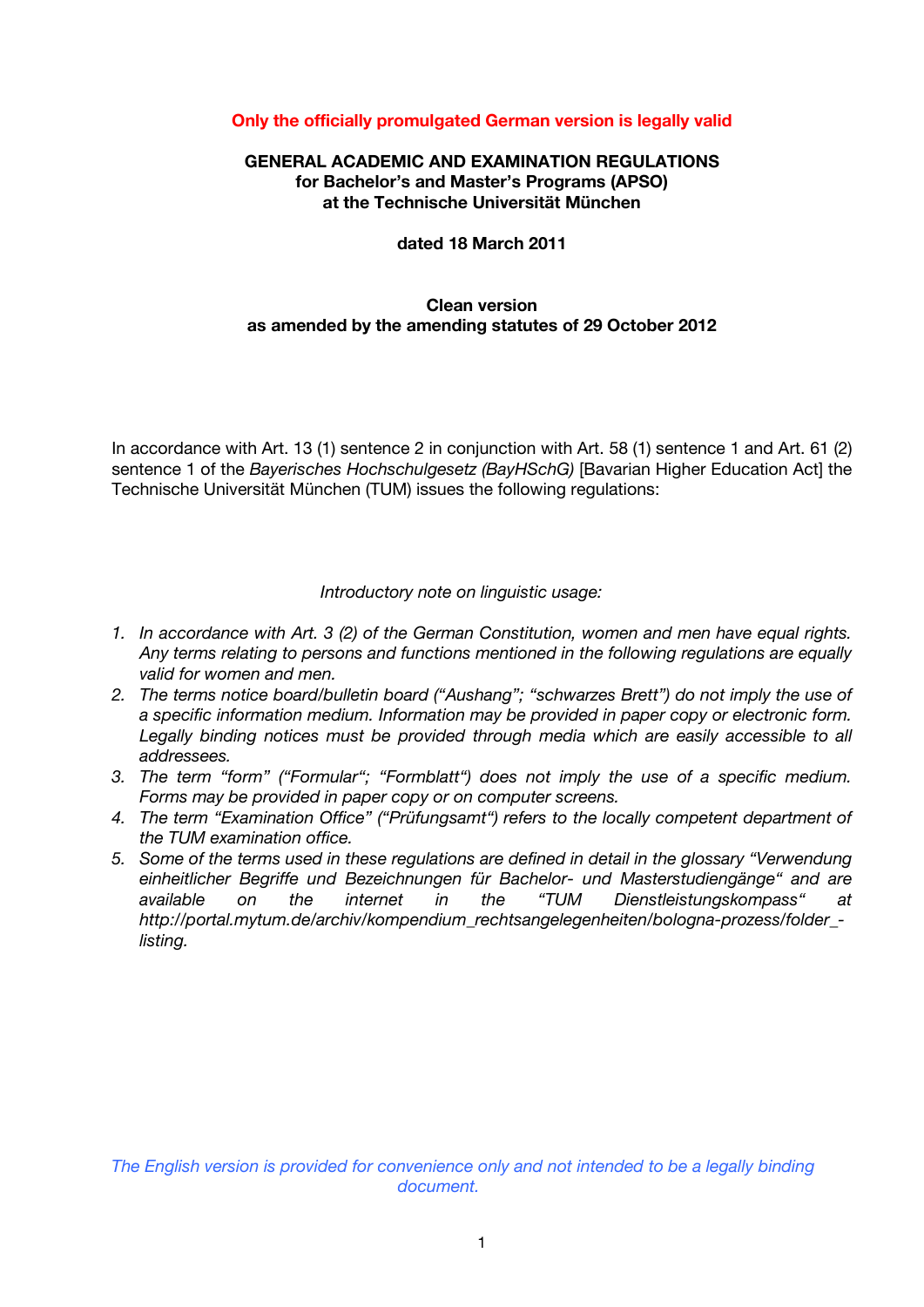# **Table of Contents:**

# **Preamble**

## **I. General Provisions**

- § 1 Applicability of the General Academic and Examination Regulations
- § 2 Purpose of the Examinations
- § 3 Degrees

## **II. Duration, Structure, Course of Studies, Deadlines**

- § 4 Student Advising
- § 5 Commencement of Studies
- § 6 Modular Structure, Module Examinations
- § 7 ECTS
- § 8 Courses
- 
- § 9 Standard Duration of Study<br>§ 10 Examination Deadlines, Prog Examination Deadlines, Progress Monitoring, Failure to Meet Deadlines

## **III. Type of Module Examination**

- § 11 Type and Date of the Examination
- § 12 Written, Drawing and Sports Practical Examination
- § 12a Multiple Choice Test
- § 13 Oral Examination

## **IV. Conduct of the Examination**

- § 14 General Admission Requirements
- § 15 Registration for Examinations, Enrollment for Modules
- § 16 Recognition of Periods of Study, Coursework and Examination Results
- § 17 Grading of Examinations
- § 18 Final Thesis
- § 19 Disability Accommodation
- § 20 Maternity Leave, Parental Leave
- § 21 Unfair or Defective Procedure
- § 22 Academic Misconduct, Violation of Rules and Regulations
- § 23 Passing and Failure of Examinations
- § 24 Repeat Examinations
- § 25 Certificate; Inspection of Examination Records
- § 26 Diploma, Diploma Supplement, Transcript of Records
- § 27 Invalid Examinations
- § 28 Revocation of a Degree

#### **V. Examination Bodies and Examination Administration**

- § 29 Examination Committee, Examiners, Examination Office
- § 30 Plus/Minus Credits Account
- § 31 Notification of Examination Result, Student's Duty of Information

#### **VI. Final Provisions**

- § 32 Transitional Provisions
- § 33 Entry into Force

| <b>Appendices:</b> | Appendix 1 | Sample of Bachelor's Diploma |
|--------------------|------------|------------------------------|
|--------------------|------------|------------------------------|

- Appendix 2 Sample of Master's Diploma
- Appendix 2a Sample of Master's Diploma (for engineering programs)
- Appendix 3 Sample of Bachelor's Certificate incl. grading table
- Appendix 4 Sample of Master's Certificate incl. grading table
	- Appendix 5 Diploma Supplement
	- Appendix 6 Transcript of Records
- Appendix 7 Legal Remedies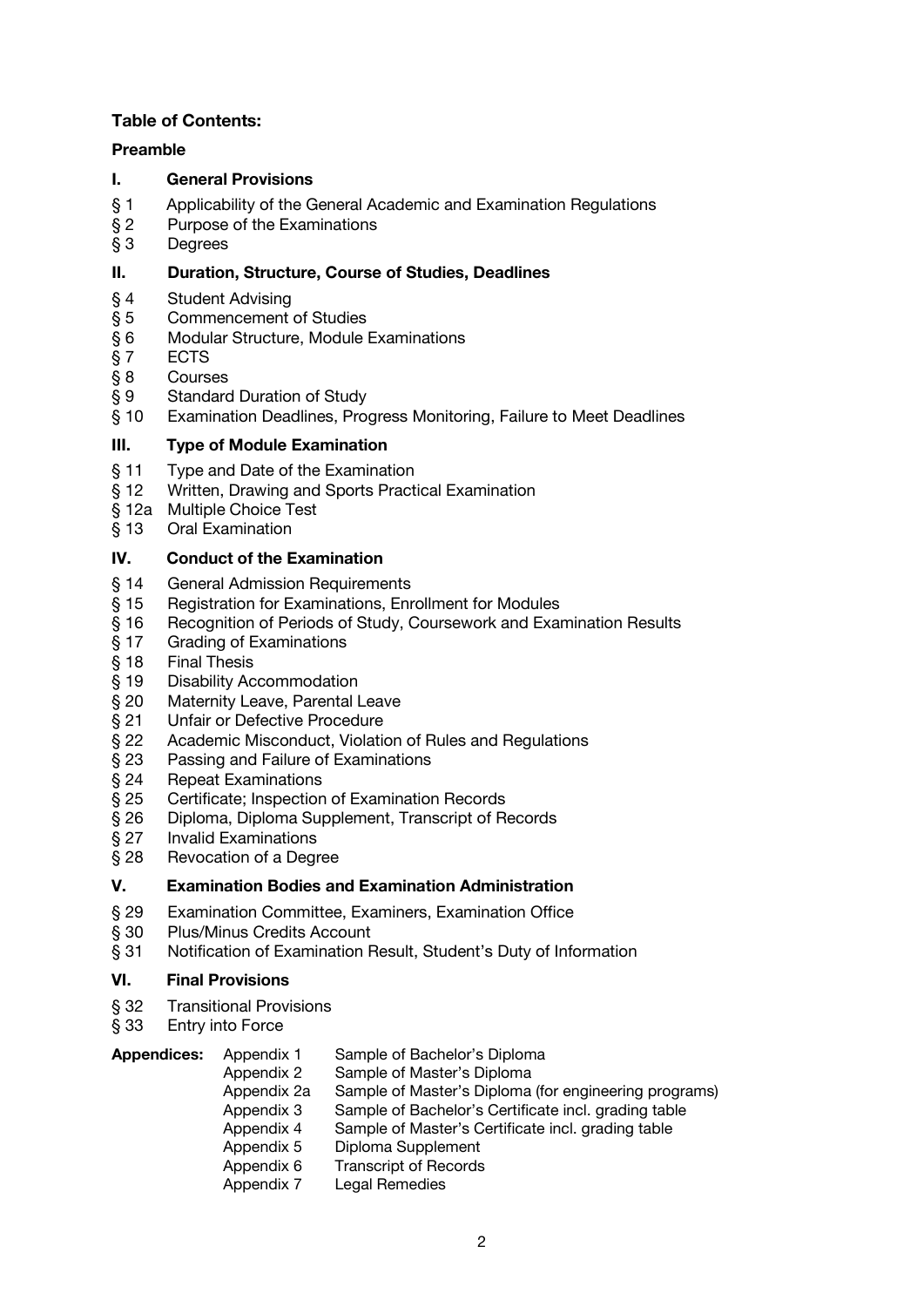#### **Preamble**

1 The Technische Universität München (TUM) enjoys world-wide reputation for its science-driven, top-level education. <sup>2</sup>TUM pursues this principle through implementation of the new tiered, internationally-oriented academic programs. <sup>3</sup>To ensure transparency of the programs offered at TUM for both faculty and students in Germany and abroad and underline its reputation as academic institution of higher education of international standing, TUM issues the following General Academic and Examination Regulations for Bachelor's and Master's Programs.

# **I. General Provisions**

#### **§ 1**

# **Applicability of the General Academic and Examination Regulations**

- (1) The General Academic and Examination Regulations for Bachelor's and Master's Programs at the Technische Universität München (APSO) stipulate the general process regulations applicable to all bachelor's and master's examinations held at the Technische Universität München as well as general curriculum information.
- (2) The Academic and Examination Regulations (FPSO) stipulate the program-specific requirements for admission to examinations, the examination requirements and the course of studies. In particular, the regulations must provide the following information:
	- 1. eligibility requirements for individual programs;
	- 2. list of modules to be completed (curriculum);
	- 3. examination subjects and requirements;
	- 4. requirements for admission to examinations, how to achieve the admission requirements, and the possibility to repeat the admission process;
	- 5. standard dates for the final examination and for examinations taken concurrently with the program;
	- 6. number of semesters of study after which the final examination may generally be completed (standard duration of study) and number of necessary courses;
	- 7. type of examination;
	- 8. deadlines for completion of written examinations;
	- 9. determination of the overall examination result;
	- 10. repeat examinations;
	- 11. degree awarded after successful completion of the examination.
- (3) In the event that a provision contained in the FPSO for bachelor's or master's programs is not in conformity with the APSO, the APSO shall prevail.

#### **§ 2 Purpose of the Examinations**

- (1) The Fundamentals Exam [Grundlagen- und Orientierungsprüfung (GOP)], provided that a Fundamentals Exam is required under the pertinent FPSO, is designed to assess whether or not the student has the basic knowledge of the discipline and is qualified for the academic program.
- (2) <sup>1</sup> Successful completion of the bachelor's examination provides a first professional qualification. <sup>2</sup>The purpose of the bachelor's examination is to ascertain whether the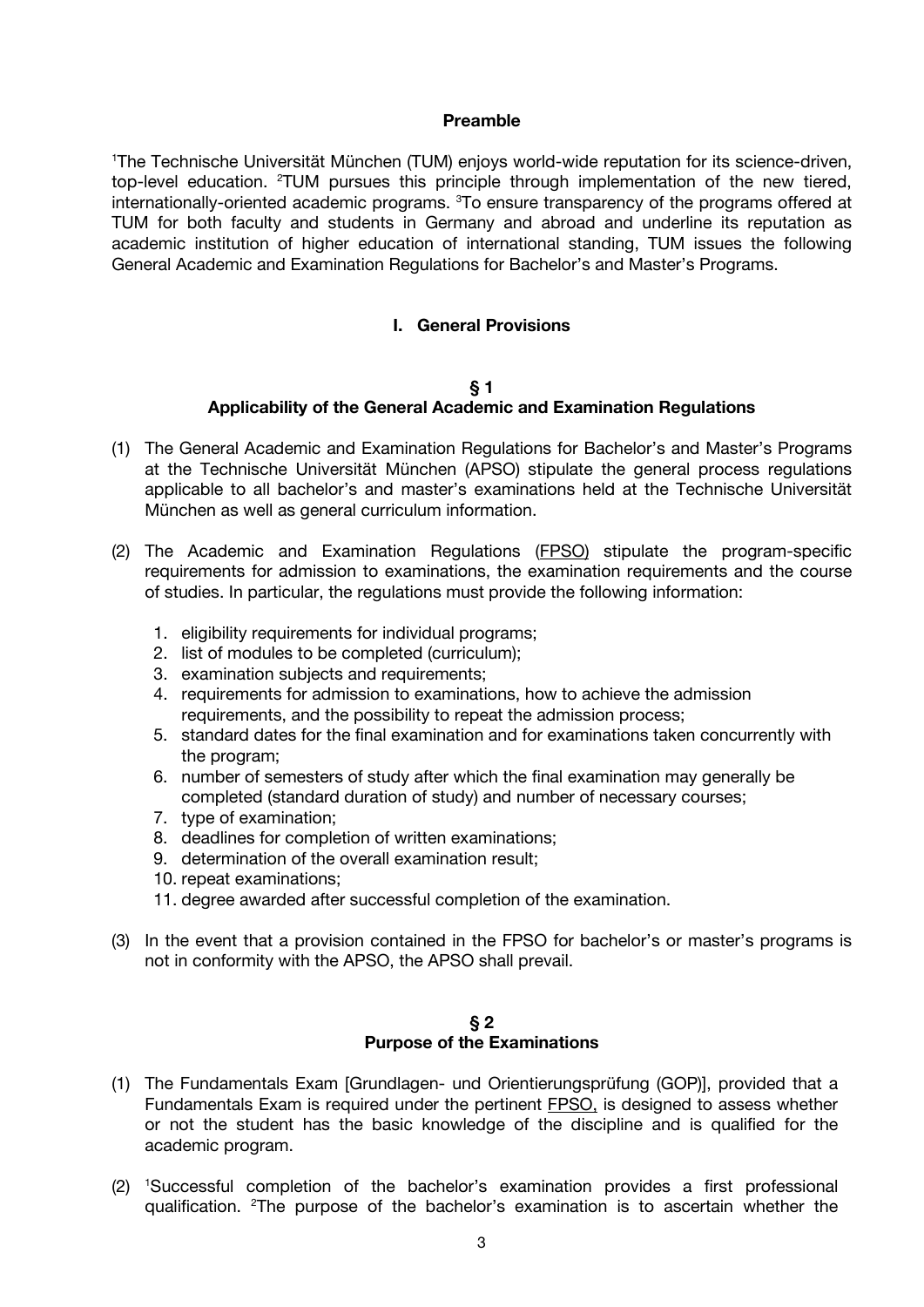student has mastered the fundamental scientific principles of the discipline, acquired methodological competence and primary professional qualifications and is prepared for an early entry into the profession.

(3) <sup>1</sup> The master's examination is the final component of the master's program, qualifying the graduate for entry into professional practice or research. <sup>2</sup>The master's examination is designed to determine whether or not the student has acquired the thorough knowledge of the discipline that is necessary for transition into a professional career; has a comprehensive view of the discipline's interrelated issues; and is capable of working independently according to academic principles.

# **§ 3 Degrees**

- (1) Upon successful completion of the bachelor's examination, the degree "Bachelor of Science" (B.Sc.)", "Bachelor of Arts (B.A.)", or "Bachelor of Education (B.Ed.)" is awarded in accordance with the specific FPSO.
- (2) Upon successful completion of the master's examination in a consecutive master's program, the degree "Master of Science (M.Sc.)", or "Master of Arts (M.A.)", or "Master of Education (M.Ed.)" is awarded in accordance with the specific FPSO.
- (3) <sup>1</sup>Diplom and master's degree conferred by the Technische Universität München are deemed to be equivalent academic qualifications which, as a rule, entitle the graduate to pursue a doctoral program in accordance with the General Provisions of the Doctoral Program Regulations of the Technische Universität München as amended from time to time. <sup>2</sup>After successful completion of a consecutive bachelor's or master's engineering science program, the equivalency of the degree "Diplom-Ingenieur Univ." and "Master of Science", or "Master of Arts" in Architecture, awarded by the Technische Universität München is confirmed in the degree certificate.
- (4) For master's programs requiring postgraduate work experience\*, degrees other than those mentioned in subsection (2) may be conferred in accordance with the specific FPSO.
- (5) <sup>1</sup> The academic title may be used with the name of the university "(TUM)" to allow identification with the Technische Universität München and its quality standards. <sup>2</sup>The option set out in sentence 1 requires that the major part of the relevant studies were pursued at the Technische Universität München.

\*["weiterbildende Masterstudiengänge" pursuant to Art. 43 BayHSchG (Bavarian Higher Education Act)]

# **II. Duration, Structure, Course of Studies, Deadlines**

## **§ 4 Student Advising**

<sup>1</sup>Student advising is the responsibility of the school, college, or program division to which the bachelor's or master's program in question belongs. <sup>2</sup>Students are advised to make use of student advising services particularly in the event of

- failed examinations;
- change of academic program;
- transfer to the Technische Universität München from another university.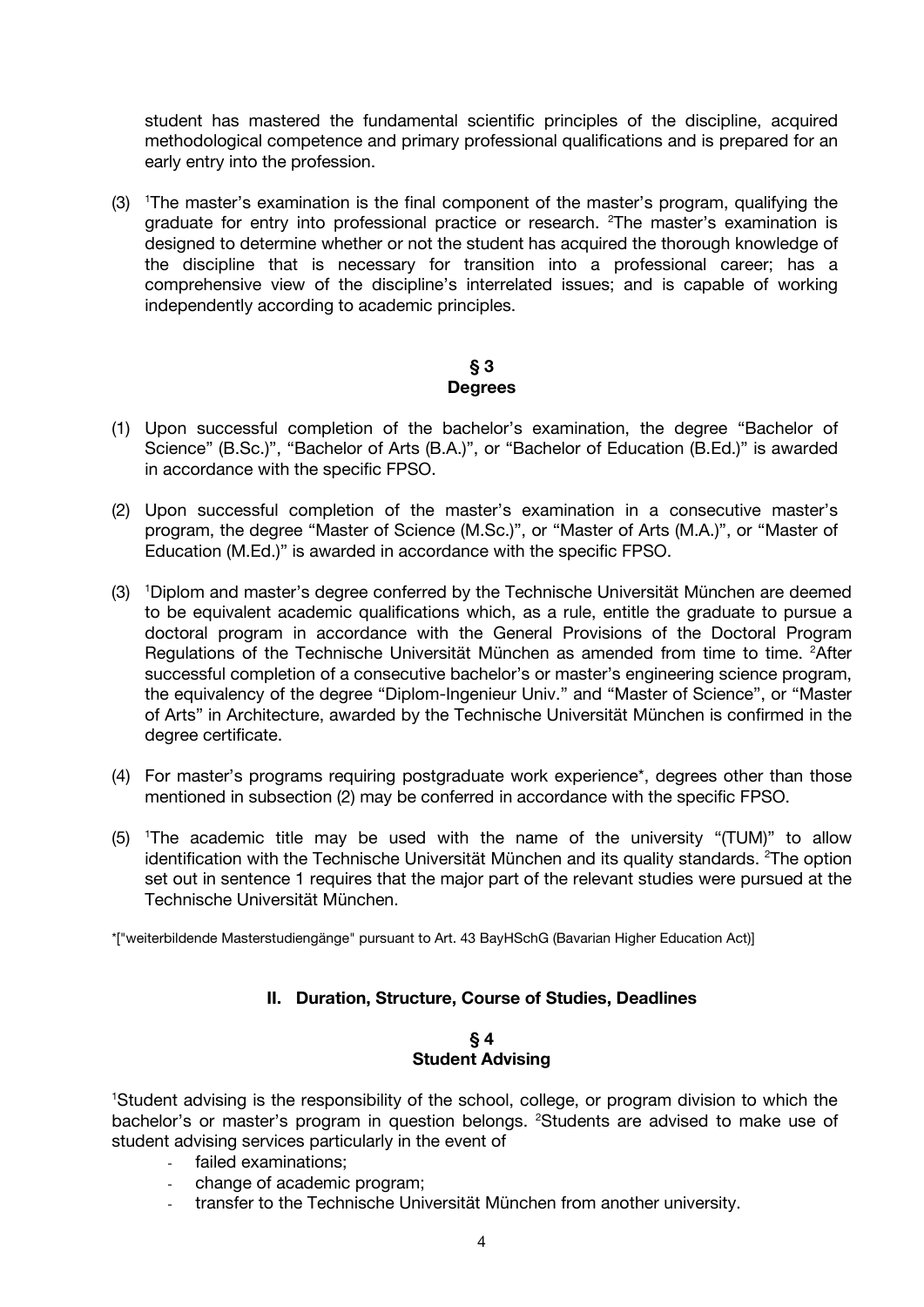#### **§ 5 Commencement of Studies**

1 Commencement of studies for a bachelor's program at the Technische Universität München is, as a rule, the winter semester. <sup>2</sup>Students who have earned credits in the same, a related, or another program which count towards the desired degree and who are admitted to an advanced semester (lateral entry) may, notwithstanding sentence 1, commence in the summer semester. <sup>3</sup>In such a case students have to adjust their curriculum accordingly. <sup>4</sup>Commencement of the master's program shall be determined in the pertinent FPSO.

#### **§ 6 Modular Structure, Module Examinations**

- (1) <sup>1</sup>Studies are organized into modules. <sup>2</sup>A module consists of one or several thematically linked and synchronized courses pursuant to  $\S 8$ .  ${}^{3}$ Modules may consist of several forms of teaching (for example, lectures, exercises, practicum, project report) and learning (for example, independent and private study, distance education program, term paper). 4 Modules should be designed to enable students to complete a module within, as a rule, one semester or one academic year. <sup>5</sup>A module may extend over several semesters if this is necessary for reasons of content. <sup>6</sup> Module content and organization are determined by the school, college, or program division. <sup>7</sup>Any regulations regarding examinations must be coordinated with the examination committee or committees involved.
- (2) <sup>1</sup>The program consists of required, required elective and/or elective modules. <sup>2</sup>Required modules must be taken by all students and the pertinent examinations must be successfully completed. 3 For required elective modules students may choose, from a thematically selected range, modules corresponding to the number of credits stipulated in the FPSO and must successfully complete the pertaining module examination. <sup>4</sup>For elective modules, students may choose modules in compliance with the selection and number of credits defined in the corresponding **FPSO**.<sup>5</sup>A failed exam in an elective module may be replaced by another exam that was passed in a different elective module within the relevant standard period of study and the expiration grace period. <sup>6</sup>Number and content of the different module types must be determined in the pertinent FPSO.<sup>7</sup> In particular, the FPSO must specify all modules for which there is no elective option, i.e. the successful completion of which is a prerequisite for graduation. <sup>8</sup> In the event of changes or in the case of  $\S$  8 (3) of the APSO a resolution of the examination committee will be required.
- $(3)$  <sup>1</sup>Credits for modules must be whole numbers. <sup>2</sup>Modules should amount to 5 to 12 credits. <sup>3</sup>In justified exceptional cases modules may amount to less than 5 credits. <sup>4</sup>Further, in justified exceptional cases modules may amount to up to 20 credits, in which case the module should extend over one academic year.<sup>5</sup> In addition, a higher number of credits is permitted only for modules which comprise the preparation of a final thesis or which require special practica or projects. <sup>6</sup>No more than six module examinations should be attempted each semester. <sup>7</sup>6 to 12 credits shall be awarded for the preparation of the bachelor's thesis, and 30 credits for the preparation of the master's thesis. <sup>8</sup>For master's programs requiring postgraduate work experience,15 to 30 credits may be allocated to the preparation of the master's Thesis.
- (4) <sup>1</sup> As a rule, a module is completed with a written or oral module examination taken concurrently with the program. <sup>2</sup>The examination should be designed to demonstrate whether or not the intended learning outcome has been achieved. <sup>3</sup>The module examination may consist of an examination or coursework.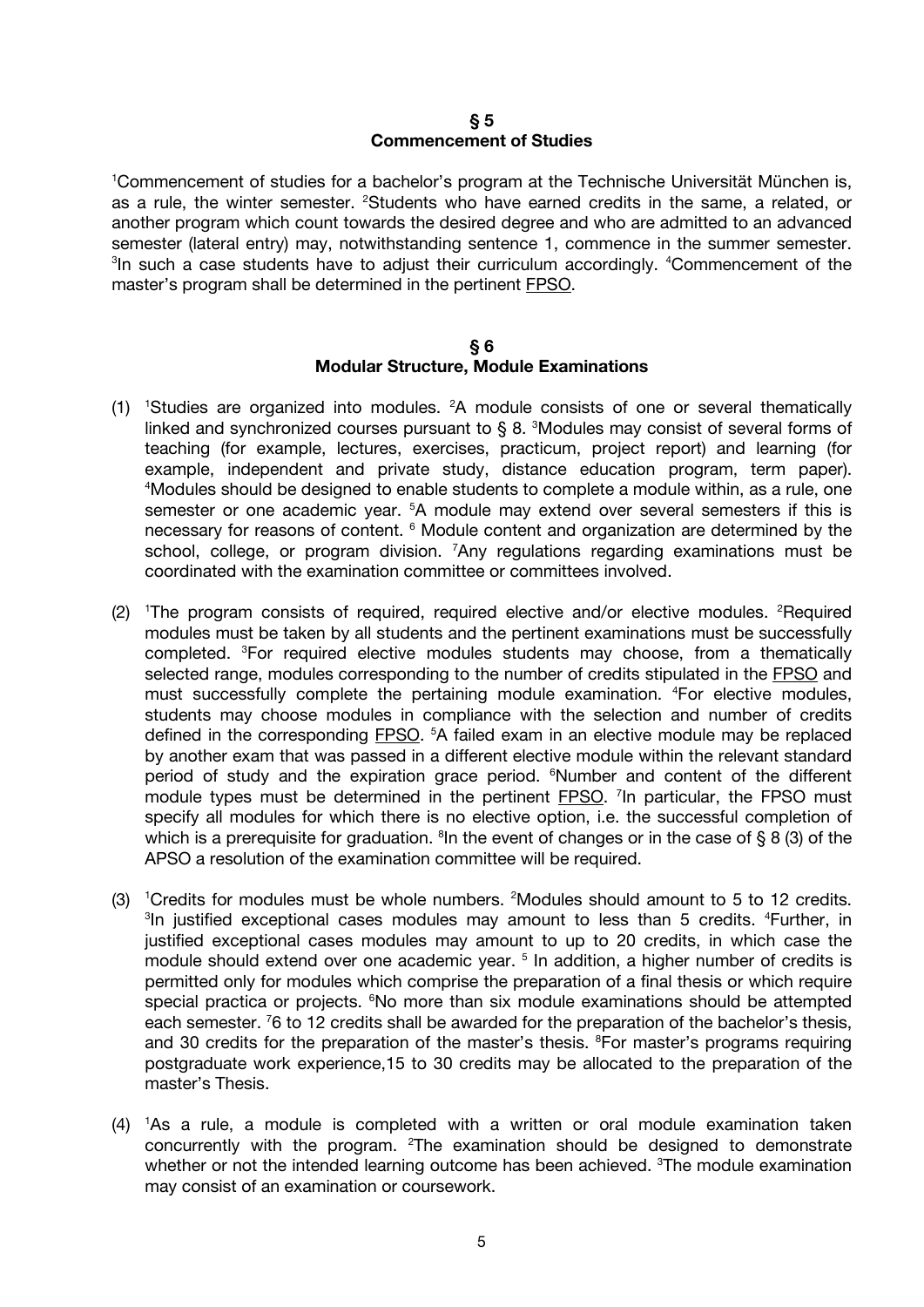- $(5)$ <sup>1</sup> In addition to this module examination, mid-term assignments may be scheduled during the lectures. <sup>2</sup>Details, in particular number, type and content of the examinations and their weighting for the calculation of the module grade, any make-up dates scheduled prior to the module examination for compelling reasons, and whether or not the mid-term assignment will count towards the module examination in case of a repeat examination will be determined by the examiners in coordination with the examination committee and shall be announced to the students in due form no later than two weeks before the beginning of classes. <sup>3</sup>Participation in mid-term assignments is voluntary. <sup>4</sup>Where the mid-term assignment is an examination required for a certain module, the grade achieved will only count towards the module grade if it improves the module grade. <sup>5</sup>Where the mid-term assignment is part of the coursework to be completed in a module, the examiner may apply a bonus when assessing the module examination. <sup>6</sup>This bonus will improve the calculated module grade by 0.3 if, based on the overall impression, the improved grade better reflects the student's proficiency level and the modification of the grade is not decisive for whether or not the examination is passed; the results of the mid-term assignments must be taken into account in assessing the overall impression. <sup>7</sup>The reasons for improving the grade must be documented. <sup>8</sup>When retaking a failed module examination at the next possible examination date, successfully passed mid-term assignments may be taken into account.
- $(6)$ <sup>1</sup>In justified cases the **FPSO** may provide that individual modules be completed by taking module examination components. <sup>2</sup>These examinations may consist of both examinations and/or coursework. <sup>3</sup>These module examination components must be specified for each individual module in the Appendix to the respective **FPSO**. <sup>4</sup>In addition, the weighting of the component examination for the calculation of the module grade must be specified in the FPSO. <sup>5</sup>§ 17 (3) shall apply to the grading of these examination components, § 24 (4) to their successful completion. <sup>6</sup>The **FPSO** may also provide that a module is passed only if each individual module examination component was passed. 7 A division of the module examination into module examination components is permitted, in particular, if various learning outcomes based on different forms of teaching and learning are pursued that require different types of examinations, or where a division of the module examination is designed to offer students an extensive range of options. <sup>8</sup>Further, module examinations may be divided if thereby the level of examination stress at the end of the semester may be reduced. <sup>9</sup>For this purpose, the schedule for the examination components should be reasonably spread out.
- (7) <sup>1</sup>Examinations are graded. <sup>2</sup>Coursework is assessed as "pass" or "fail". <sup>3</sup>Examinations or coursework to be completed in a given module must not be an admission requirement for other examinations or coursework to be completed in that module.
- (8) A module examination is deemed a concurrent examination if it is offered subsequent to the last class of a module prior to the beginning of classes of the following semester.
- (9) The module catalog shall delineate, university-wide and for each required, required elective and elective module, the descriptions required under the structural requirements of the Standing Conference of Ministers of Education and Cultural Affairs of the Länder in the Federal Republic of Germany [Strukturvorgaben der Kultusministerkonferenz] and any other regulations adopted by the Technische Universität München.
- (10) <sup>1</sup> Students enrolled for a program at the Technische Universität München may sign up for optional courses that are not part of the curriculum of their program. <sup>2</sup>Signing up for an optional course will be possible only if the school or college concerned has not imposed any limitations on the module in question. <sup>3</sup>The credits obtained from an optional course must not be taken into account in the progress monitoring assessment set out in § 10.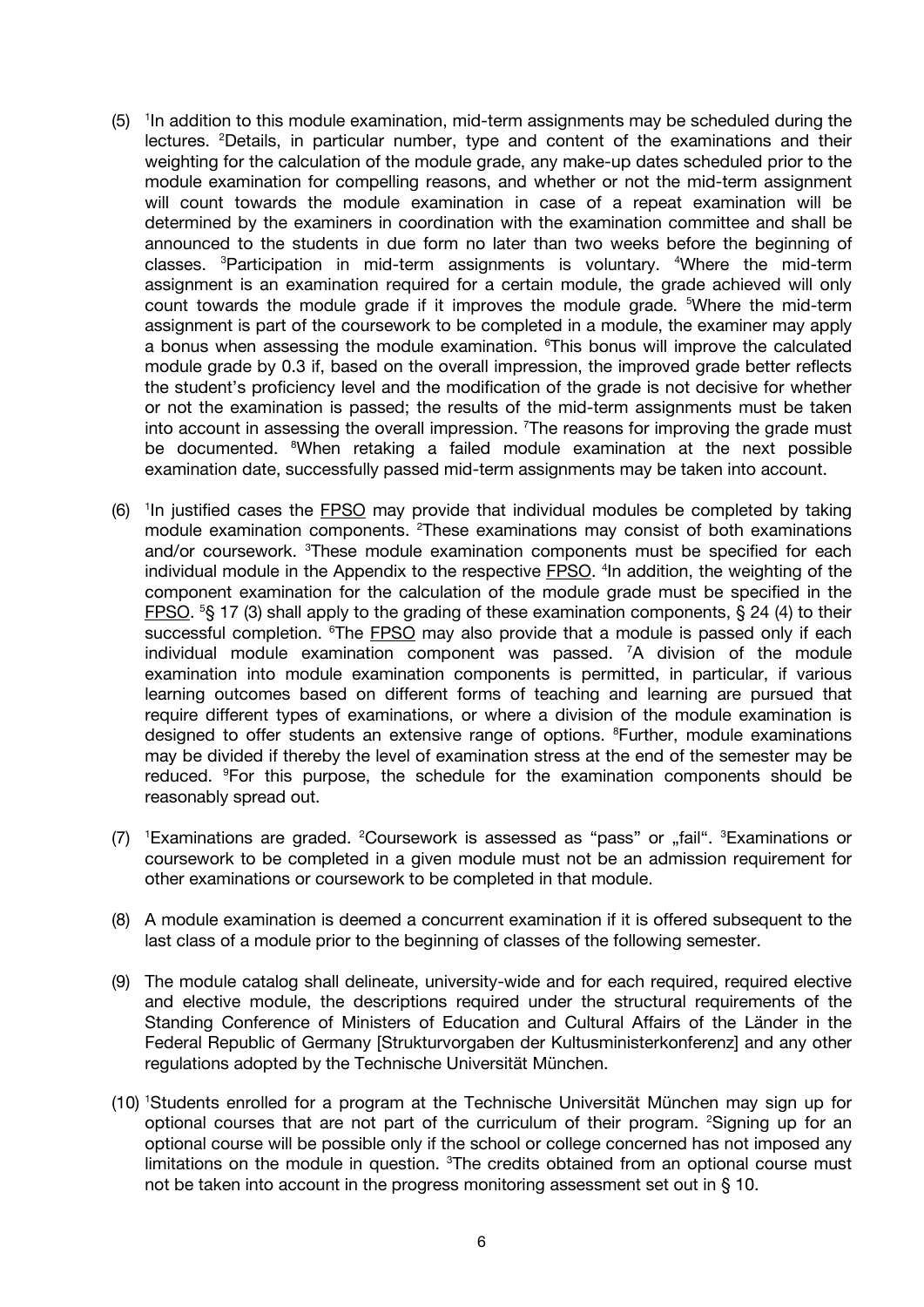<sup>1</sup>In accordance with the European Credit Transfer System (ECTS), the number of credits that may be earned for a module reflects a student's total workload. <sup>2</sup>One credit reflects a workload of 30 hours. <sup>3</sup>As a rule, 30 credits may be earned each semester. <sup>4</sup>To earn credits, students must have successfully completed certain modules. <sup>5</sup>Credits cannot be awarded for mere attendance, but require proof of successful completion of a module examination. <sup>6</sup>The number of modules to be successfully completed is calculated from the number of credits that are awarded in a given semester.

## **§ 8 Courses**

- $(1)$  The modules stipulated in the individual  $FPSO$  specify the goals and contents of each program. <sup>2</sup>At the Technische Universität München, the FPSO may require the following module courses:
	- 1. lectures;
	- 2. exercises;
	- 3. seminars;
	- 4. colloquia;
	- 5. practica;
	- 6. excursions/field trips;
	- 7. projects.
- $(2)$ <sup>1</sup>All courses are assigned to modules. <sup>2</sup>An individual module may be counted only once in a given program. <sup>3</sup>Required elective or elective modules that counted toward the bachelor's degree cannot be chosen for the master's degree program.
- (3) <sup>1</sup>In case not enough students have enrolled, there is no entitlement that required elective or elective modules pertaining to a specific area of specialization or concentration within a program will be taught. <sup>2</sup>The same applies if for a certain module no suitable lecturer is available at the Technische Universität München. <sup>3</sup>Courses pertaining to an area of specialization or concentration must be scheduled so as to give students the opportunity to attend these courses.
- (4) <sup>1</sup>An FPSO may provide that the individual semester curriculum must be approved by the mentor in charge in cooperation with the examination committee. <sup>2</sup>The mentor's duties shall be specified in the FPSO.

# **§ 9 Standard Duration of Study**

- (1) <sup>1</sup> The standard duration of study for completing the bachelor's degree at the Technische Universität München is at least six and no more than eight semesters. <sup>2</sup>The number of credits required for successful completion of a bachelor's program is 180, 210, or 240 credits, depending on the standard duration of study determined for a program.
- (2) <sup>1</sup> The standard duration of study for completing the master's program at the Technische Universität München is at least two and no more than four semesters. <sup>2</sup>The number of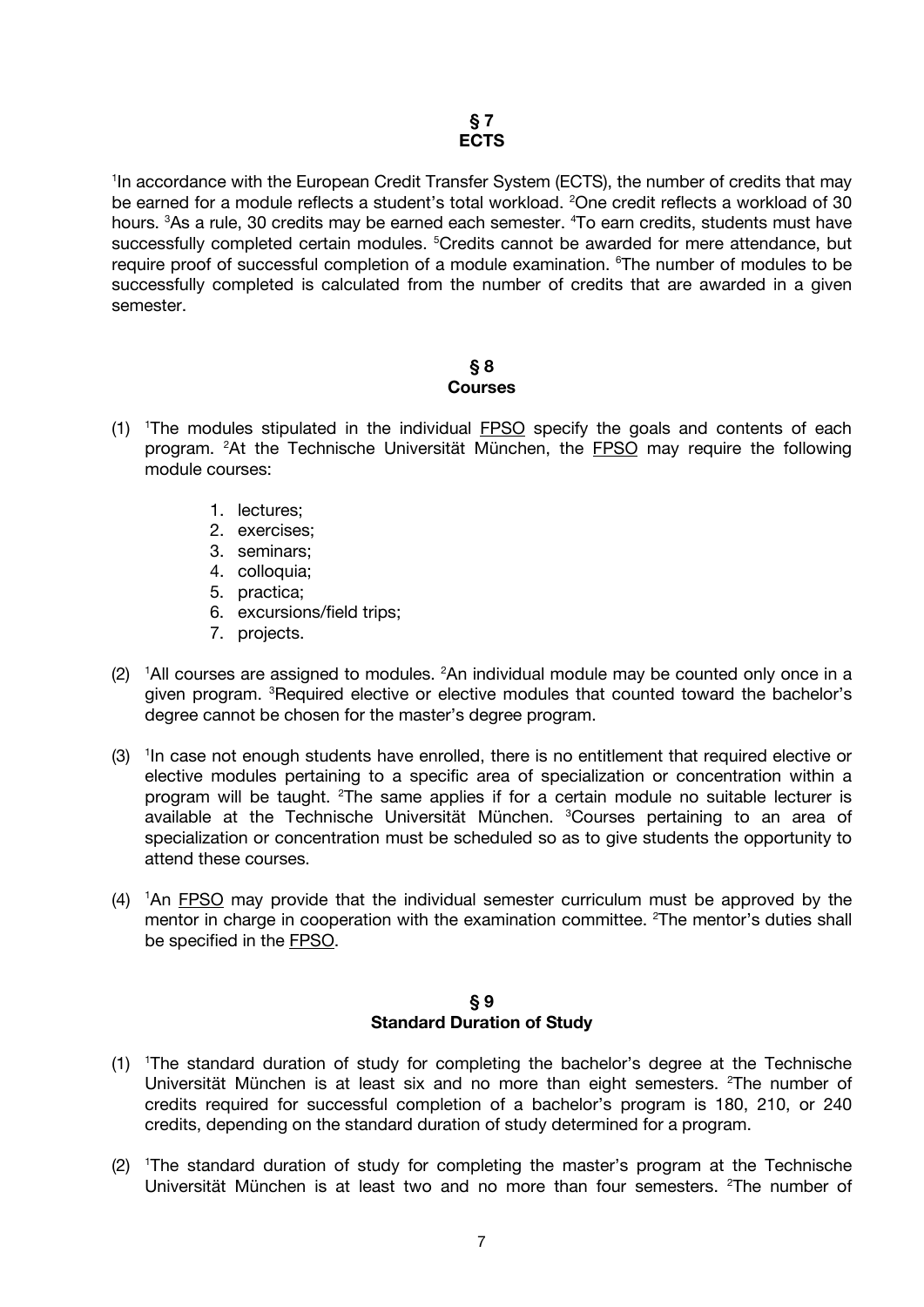credits required for successful completion of a master's program is 60, 90, or 120 credits so that, including the preceding bachelor's program, 300 credits will be obtained.

# **§ 10 Examination Deadlines, Progress Monitoring, Failure to Meet Deadlines**

- (1) <sup>1</sup> Examinations should be completed in time for the student to earn the number of credits stipulated for the bachelor's and master's examination in the FPSO by the end of the standard duration of study pursuant to  $\S$  9. <sup>2</sup>To comply with the standard duration of study as set forth in § 9, students should achieve 30 credits per semester. <sup>3</sup>Students should pursue their studies in a goal-oriented way and complete all required module examinations of the semester in which the student is registered for courses awarding credits toward the degree. <sup>4</sup> Credits that count toward the degree must have been earned in modules that comply with the program requirements. <sup>5</sup>Students are expected to earn a minimum of 22 credits per semester, in compliance with the pertinent selection requirements. <sup>6</sup>Progress is monitored each semester in compliance with subsections (2) to (4). <sup>7</sup>Students whose number of credits falls below the number of credits per semester pursuant to sentence 2 by at least 15 credits get a warning. <sup>8</sup>Students will be informed in appropriate manner of further details by the school, college, or program division; in particular, the FPSO may require that students concerned will be invited to a student advising interview.
- (2) In bachelor's and master's programs a certain number of module examinations relating to the basics of the pertinent discipline must be taken by the end of the second semester, as stipulated in the FPSO.
- (3) <sup>1</sup> Moreover, in bachelor's programs the following number of credits must be earned in the modules specified in the pertinent FPSO:
	- 1. a minimum of 30 credits by the end of the third semester in which the student is registered for courses awarding credits toward the degree;
	- 2. a minimum of 60 credits by the end of the fourth semester in which the student is registered for courses awarding credits toward the degree;
	- 3. a minimum of 90 credits by the end of the fifth semester in which the student is registered for courses awarding credits toward the degree;
	- 4. a minimum of 120 credits by the end of the sixth semester in which the student is registered for courses awarding credits toward the degree;
	- 5. a minimum of 150 credits by the end of the seventh semester in which the student is registered for courses awarding credits toward the degree; and
	- 6. a minimum of 180 credits by the end of the eighth semester in which the student is registered for courses awarding credits toward the degree.

<sup>2</sup>In the case of a seven- or eight-semester bachelor's program, the numbers must be adjusted accordingly in the FPSO. <sup>3</sup>In justified exceptional cases, for example where a module extends over several semesters or for special program models, the FPSO may depart from the number of credits stipulated in subsection 1, sentence 7.

- (4) <sup>1</sup> Moreover, in master's programs the following number of credits must be earned in the modules specified in the pertinent FPSO:
	- 1. a minimum of 30 credits by the end of the third semester in which the student is registered for courses awarding credits toward the degree;
	- 2. a minimum of 60 credits by the end of the fourth semester in which the student is registered for courses awarding credits toward the degree;
	- 3. a minimum of 90 credits by the end of the fifth semester in which the student is registered for courses awarding credits toward the degree;
	- 4. a minimum of 120 credits by the end of the sixth semester in which the student is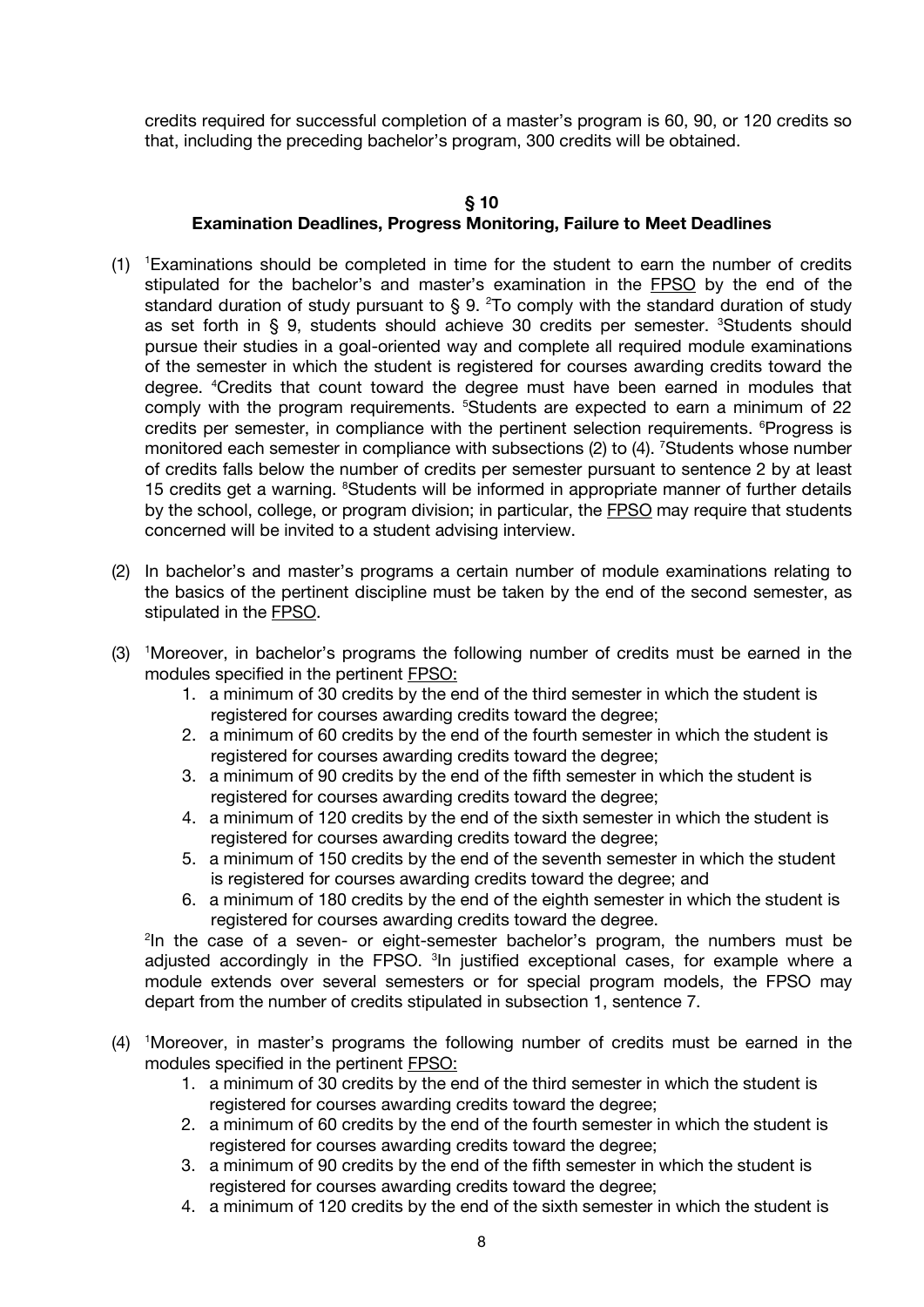registered for courses awarding credits toward the degree semester.

<sup>2</sup>In the case of a two or three semester consecutive master's program or a two or three semester master's program requiring postgraduate work experience, the schedule stipulated in the **FPSO** has to be adjusted accordingly. <sup>3</sup>Subsection 3, sentence 3 shall apply accordingly.

- (5) If students miss the deadlines set out in subsections (2), (3) nos. 1 to 5, or (4) nos. 1 to 3, the module examinations not yet taken are deemed taken and irreversibly failed unless justified by compelling reasons pursuant to subsection (7).
- $(6)$  <sup>1</sup>If students miss the deadlines set out in subsections  $(3)$  no. 6 or  $(4)$  no. 4, the module examinations not yet taken are deemed taken and not passed. <sup>2</sup>In the event that students exceed those deadlines by another semester, the module examinations not yet taken are deemed irreversibly failed unless justified by compelling reasons pursuant to subsection (7). <sup>3</sup>In the case of subsection 3, sentence 2, and subsection 4, sentence 2 the deadlines mentioned in sentences 1 and 2 must be provided for in the FPSO accordingly.
- (7) <sup>1</sup> Students who miss a deadline or withdraw from an examination must inform the Examination Committee's chairperson in writing without delay and substantiate their reasons.  ${}^{2}S$  20 must be complied with.  ${}^{3}If$  sickness is the reason for not taking the examination, the Examination Committee may in an individual case or, if in general, through a notice posted by the Examination Committee and the Examination Office prior to commencement of an examination, request a medical certificate or a certificate issued by an official medical examiner or public health officer which must specify the beginning and end of the period of inability to take an examination due to sickness. <sup>4</sup>In cases of doubt a certificate issued by a public health officer (Amtsarzt) may be requested. <sup>5</sup>If a student is prevented from taking an examination, grounds for the prevention may be accepted by the Examination Committee only for the period claimed for or, in the case of sentence 2, duly proven for. <sup>6</sup>A student must notify the Examination Committee's chairperson or the examiner, in writing and without delay, of any inability to take an exam that occurs prior to or during the exam. <sup>7</sup>If the grounds are acknowledged, the examination must be taken at the next possible examination date.

# **III. Type of Module Examination**

## **§ 11 Type and Date of the Examination**

- (1) <sup>1</sup> Various types of examinations are possible; i.e. written examinations (*Klausuren*), other written performance and oral examinations, other oral performance as well as sports practical and drawing exams. <sup>2</sup>For group examinations, the contribution an individual student has made to a group examination must be clearly discernible and assessable.
- (2) <sup>1</sup> The examination dates for the individual modules including the allocation of students to individual examiners as well as the examination locations must be announced in due form no later than 14 days prior to each examination date. <sup>2</sup>Any short-term change of examiner, examination date or location that necessary for important reasons is admissible; it must be announced without delay in the above-mentioned form.
- (3) <sup>1</sup>The individual **FPSO** may stipulate that examinations be taken in a foreign language. <sup>2</sup>Further, the **FPSO** may provide that, upon a student's request, the examination may be taken in a foreign language.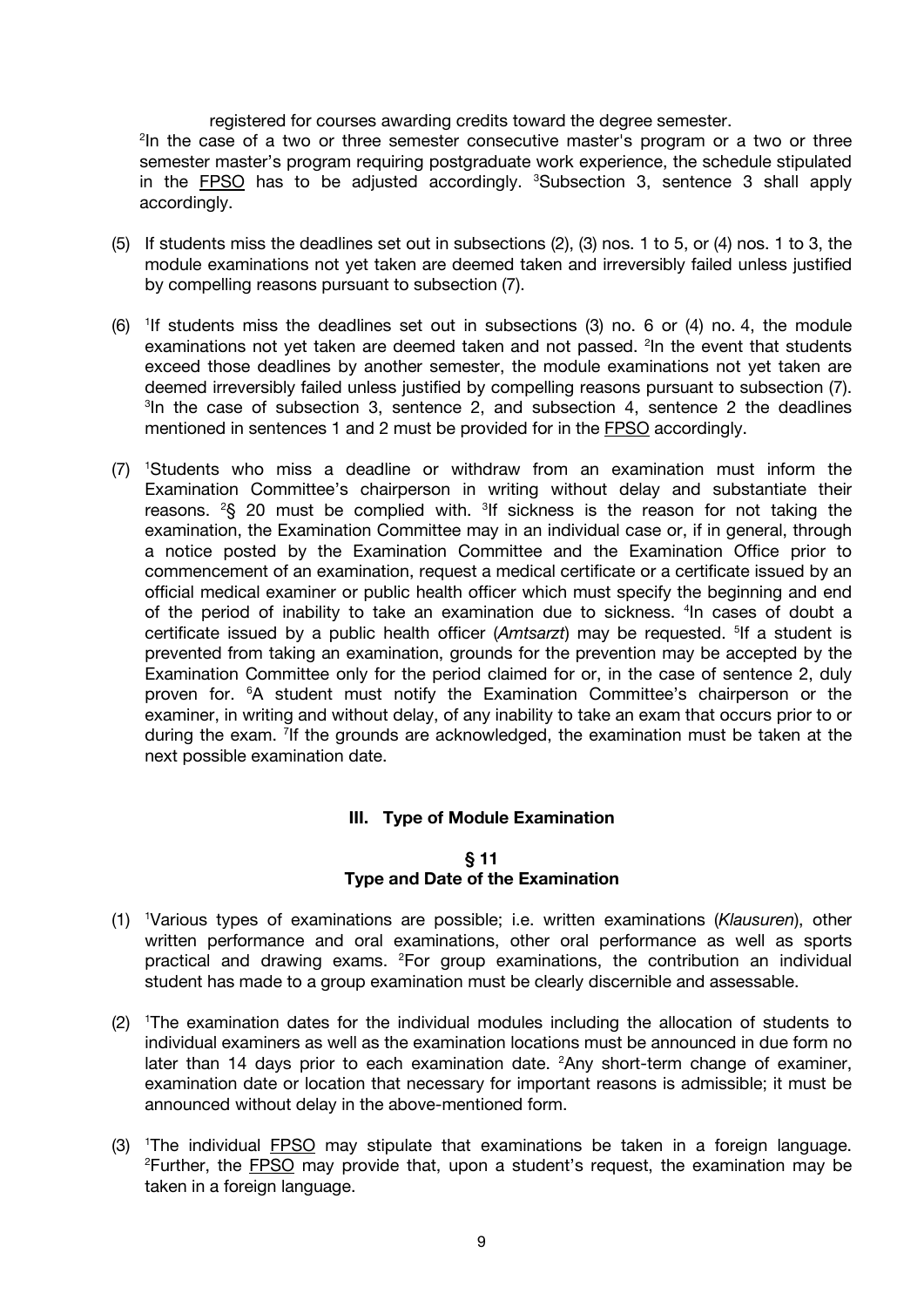#### **§ 12 Written, Drawing and Sports Practical Examination**

- (1) <sup>1</sup> Written examinations are written examinations (*Klausuren)* or other written performance. <sup>2</sup>"Other written performance" may be, for example, project reports, research papers, seminar papers, graphical and creative designs, posters and work reports.
- (2) Students who participate in a written examination or sports practical examination must, upon request, prove their identity by presenting their student card.
- $(3)$  <sup>1</sup>If students arrive late for an examination no extra time will be allowed to compensate for time lost. <sup>2</sup>Students may not leave the examination room without the proctor's permission. <sup>3</sup>Time and duration of the absence will be recorded on the examination paper.
- $(4)$ <sup>1</sup> For each written examination a record must be kept and signed by the proctor. <sup>2</sup>The record must report all incidents which are relevant for determining the examination results, in particular incidents delineated in § 22.
- (5) Resources permitted for an examination will be determined by the examiner; they will be announced no later than four weeks before the examination date.
- $(6)$  <sup>1</sup>Written examinations will, as a rule, be assessed by one examiner. <sup>2</sup>Examinations to be assessed as failed must be graded by two examiners. <sup>3</sup>Grades awarded by more than one examiner will be averaged pursuant to § 18 subsection (11).
- (7) <sup>1</sup> Written examinations (*Klausuren*) will last at least 60 and not more than 180 minutes. 2 Modules for which more than 10 credits are awarded may require up to 240 minutes. <sup>3</sup>Where a module is completed by taking module examination components the length of the written examinations must not exceed the time periods specified in sentences 1 and 2. <sup>4</sup>The duration of a written examination must be provided for in the FPSO.
- (8) <sup>1</sup> The examiners in the respective subject, together with the relevant Examination Committee, may determine regulations different from those specified in the Appendix of the corresponding **FPSO.** <sup>2</sup> Any changes must be duly communicated at the commencement of the course, in any event no later than four weeks after the beginning of classes of the respective term. <sup>3</sup>If only a few students have registered for an examination, the examiner may announce, in writing and no later than four weeks before the scheduled date of the examination, that instead of a written examination an oral examination will be held.
- (9) <sup>1</sup>Subsections (2) through (8) shall apply accordingly to drawing exams. <sup>2</sup>A drawing exam may last more than 180 minutes. <sup>3</sup>Details must be specified in the **FPSO**.
- (10) <sup>1</sup>In sports practical exams students must demonstrate practical sports skills and sportspecific techniques pursuant to the **FPSO**. <sup>2</sup>Subsection (6) shall apply accordingly.
- (11) Written examinations may be administered in electronic form. <sup>2</sup>Students will be given sufficient opportunity to become familiar with the electronic examination system during classes prior to the examination date. <sup>3</sup>Data protection regulations must be complied with.
- (12) <sup>1</sup> If examinations in a certain program may only be completed at another school, college or program division of the Technische Universität München, the provisions of the FPSO of that school, college or program division shall apply to the type and duration and the assessment of the multiple-choice test. <sup>2</sup>Where no FPSO exists the examiner, together with the examination committees concerned, shall determine the examination regulations referred to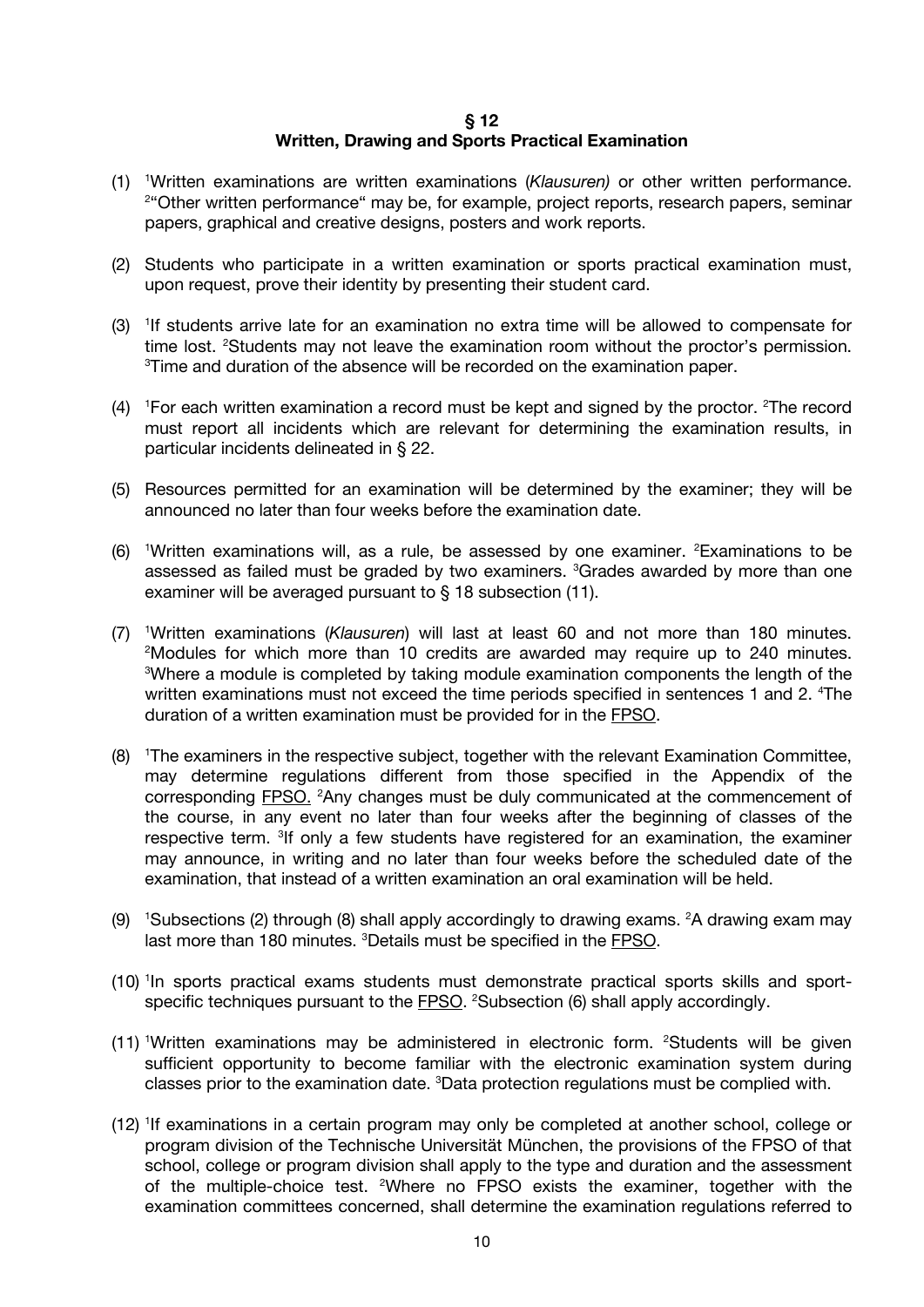in sentence 1 no later than four weeks prior to the commencement of classes.

(13) <sup>1</sup> Students who are unable to take the written examination at the regular time because they commence a study abroad program may, in consultation with their examiner, request that a date for an oral examination be scheduled in lieu of the written examination. <sup>2</sup>The examination committee will decide on this request. <sup>3</sup>Evidence of the intended study abroad program must be enclosed with the request.

# **§ 12 a Multiple-Choice Tes[t1](#page-10-0)**

- (1) <sup>1</sup> After the faculty council of a school or college has given its general approval to a multiplechoice method, a written examination may be administered in the form of a multiple-choice test. <sup>2</sup>If this type of examination is chosen, students must be notified in good time. <sup>3</sup>§6 (5), sentence 2 of the APSO shall apply accordingly. <sup>4</sup>The questions and answers list will be drawn up by at least two individuals authorized to administer examinations according to the APSO. <sup>5</sup>The list must specify which answers are deemed correct. <sup>6</sup>The questions must allow for reliable test results. <sup>7</sup>If a review by the individuals authorized to administer examinations reveals that individual questions do not comply with the requirements of sentence 6, they shall not count towards examination results.
- (2) <sup>1</sup> The examinations set out in (1), sentence 1 above shall take the form of a multiple-choice test with a single correct answer (exactly one of n answers is correct  $-$  "1 of n"). <sup>2</sup>n must offer at least three answers ( $n \geq 3$ ). <sup>3</sup>Examinations administered using only single correctanswer questions must consist of a minimum of 35 questions.
- (3) Where only part of an examination is administered as a multiple-choice test, (2) shall apply accordingly if the multiple-choice component of the exam exceeds 20 percent.
- (4) Examinations consisting of multiple-choice questions with a single correct answer as set out in (2), sentence 1, are considered passed
	- 1. if at least 60 percent of all questions have been answered correctly; or
	- 2. if at least 50 percent of all answers are correct and the number of correct answers does not fall below the average examination results achieved by students taking this examination for the first time by more than 22 percent.
- (5) When a student has achieved the minimum number of correct answers required to pass the examination pursuant to subsection (4), the grades for the examination administered as a multiple choice test are as follows:
	- 1. "very good" at least 75%;
	- 2. "good" at least 50%, but less than 75%;
	- 3. "satisfactory" at least 25%, but less than 50%;
	- 4. "sufficient" 0% or less than 25% of correct answers

to additional questions posed.

- (6) The students will receive a notification of examination results listing
	- 1. the grade;
	- 2. the minimum passing score;

<span id="page-10-0"></span> $1\,$  § 12 a applies to multiple-choice tests that are conducted after entry into force of the amending statutes (2 October 2012).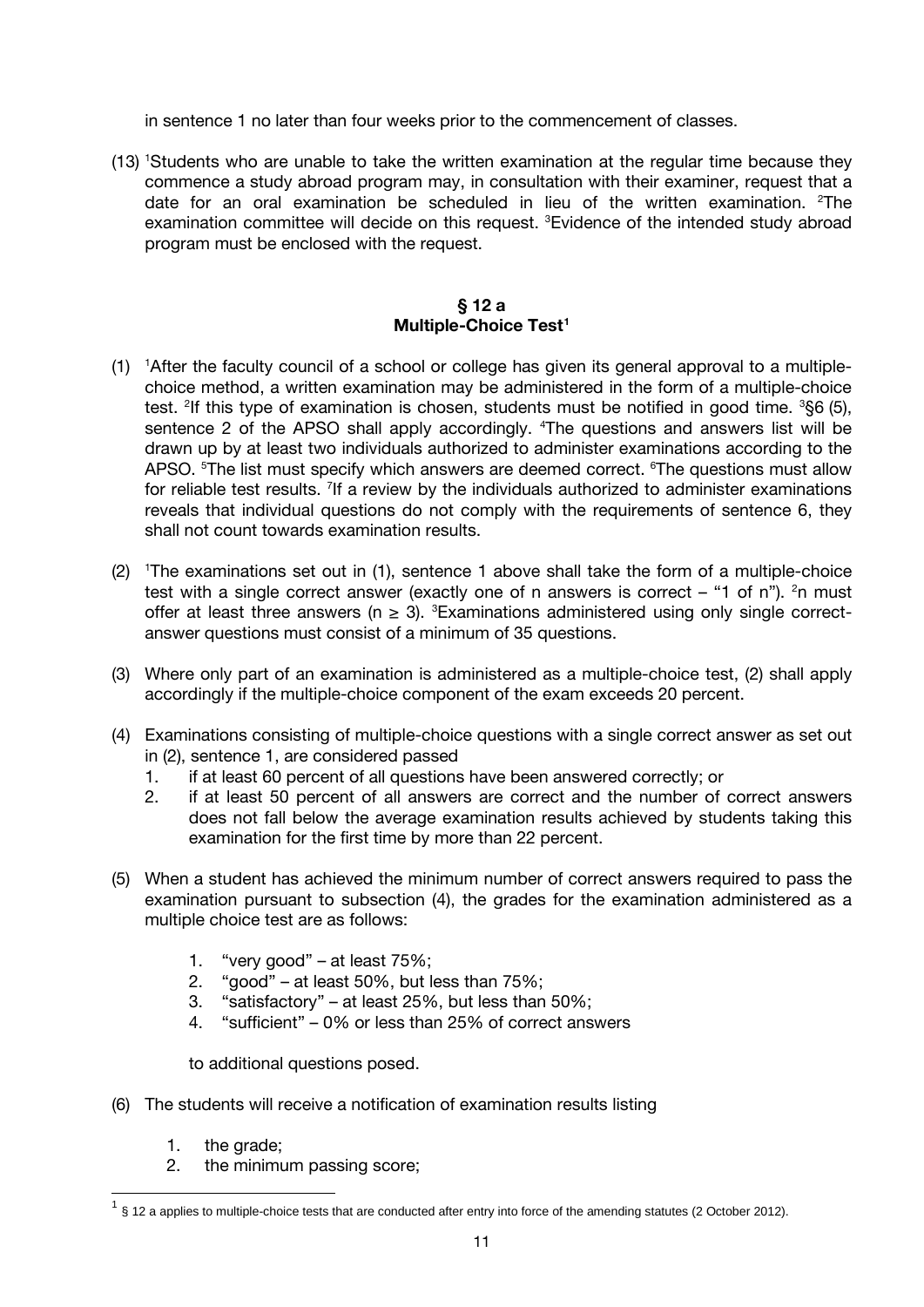- 3. the number of questions asked;
- 4. the number of correctly answered questions and the average of the reference group mentioned in subsection (4).

## **§ 13 Oral Examination**

- (1) <sup>1</sup> Oral examinations must be administered by at least one examiner and one competent observer. <sup>2</sup>Observers who are not members of the university will be appointed by the Examination Committee upon proposal of the respective examiner. <sup>3</sup>The examinations will be assessed by the examiner, in the event of more than one examiner by all examiners. 4 Where different grades were awarded by the examiners, the grades will be averaged pursuant to § 18 subsection (12) and adjusted to the scale of grades contained in § 17 subsections (1) and (2).
- (2) <sup>1</sup> Oral individual examinations will last at least 20 minutes and not more than 60 minutes.  $2$ Oral group examinations will last at least 15 minutes and not more than 45 minutes for each candidate.  ${}^{3}S$  12 subsections (2), (6) and subsection (8) clauses 1 and 2 shall apply accordingly.
- (3) Essential elements of each subject examination shall be recorded in the minutes by competent staff.
- $(4)$ <sup>1</sup> Provided that there is enough space, students of the same discipline who intend to take the same examination in the future should be allowed to sit in on the oral examination. <sup>2</sup>Upon a candidate's request other students will not be allowed to sit in on the examination. <sup>3</sup>The examiner may bar students of the same examination semester from sitting in on the examination. <sup>4</sup>Permission to sit in on the examination does not apply to the communication of the examination result.
- (5) Other oral performance may be oral reports, presentations, or technical discussions.

# **IV. Conduct of the Examination**

## **§ 14 General Admission Requirements**

(1) <sup>1</sup> Upon enrollment in a specific program at the Technische Universität München, a student is deemed admitted to the examinations of this program unless admission must be denied pursuant to subsection (2). <sup>2</sup>Students on leave of absence may, subject to the provisions set forth in  $\S 20$ , not participate in examinations to be taken for the first time. <sup>3</sup>If a student withdraws from the university at the end of a semester, he or she will be admitted to take an examination if this examination was scheduled for the preceding semester. <sup>4</sup>All examinations, both first examinations and repeat examinations, taken no later than the first week after classes begin in the following semester, are considered by the Technische Universität München as belonging to the preceding semester.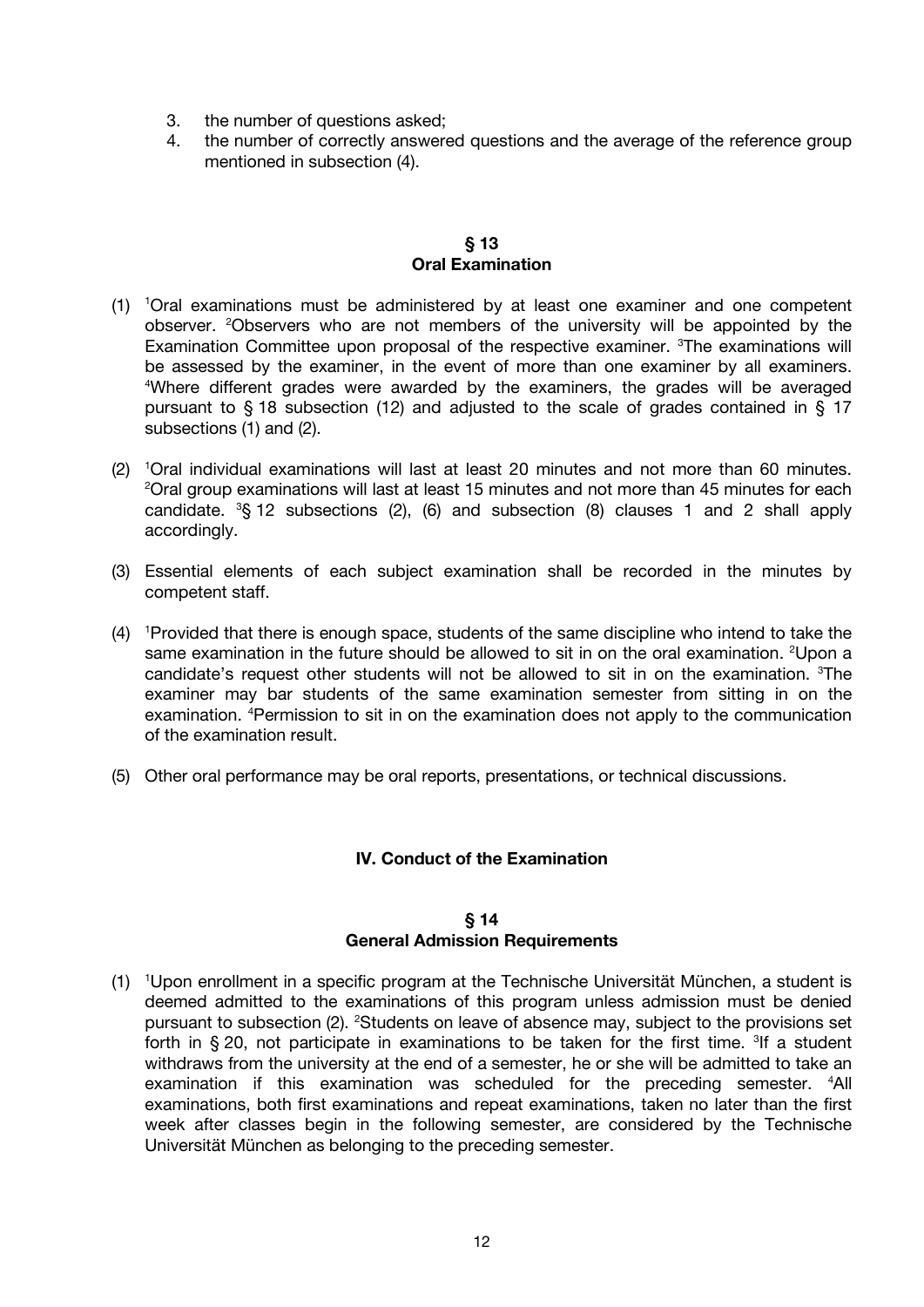- (2) Admission may only be denied if
	- 1. the admission requirements set forth in the **FPSO** have not been fully satisfied, or the required certifications thereto have not been submitted within the stipulated deadline, or
	- 2. the student irreversibly failed
		- the Fundamentals Exam (GOP), intermediate examination or a comparable examination in the same or a related program ("verwandter Studiengang", see (5) of introductory note), or
		- the final examination in the same program.

## **§ 15 Registration for Examinations, Enrollment for Modules**

- (1) <sup>1</sup> In order to participate in an examination in a required, required elective, and elective module a student must register with the relevant Examination Committee via TUMonline. 2 Students will be appropriately informed of the registration dates and formalities. 3In departure from clause 1, the FPSO may stipulate that students must register for these examinations with the examiner in charge within the registration period specified by the examiner. <sup>4</sup>In addition, prior to examinations as specified in clause 3, students must register with the relevant Examination Committee according to the posted notice.
- (2) <sup>1</sup>Each repeat examination requires registration as set out in (1), sentence 1. <sup>2</sup>Students need to register for the first repeat examination in time to be able to take it within a period of six months from announcement of the examination result. <sup>3</sup> In departure from sentence 1, registration for examinations in a required or required elective module as part of the Fundamentals Exam or preparatory courses required as part of the aptitude assessment test is deemed a conditional registration for the corresponding repeat examination at the next possible examination date.
- (3) The FPSO may stipulate that students who are enrolled in a certain program are deemed registered for those concurrent examinations of such program that are part of the classes stipulated in the Appendix to the FPSO for that semester of the program.
- (4) <sup>1</sup> For the Fundamentals Exam students are deemed not registered for examinations if they withdraw by the last day prior to the beginning of the examination period. <sup>2</sup>If students withdraw after the commencement of the examination period they are considered registered to all module examinations of the Fundamentals Exam allocated to that semester.

# **§ 16 Recognition of Periods of Study, Coursework and Examination Results**

(1) <sup>1</sup> Periods of study, coursework and examination results spent and/or achieved in programs at a state or state-accredited university in the Federal Republic of Germany, through successful completion of a distance learning unit as part of a program at a state or stateaccredited university in the Federal Republic of Germany, or programs at foreign universities are to be recognized by the relevant Examination Committee for the purpose of continuing a program or taking examinations unless there are substantial differences in the competencies acquired (learning outcome). <sup>2</sup>Recognition of periods of study, coursework and examination results obtained from a university or equivalent institution of higher education in the Federal Republic of Germany in the same program or a related program will be granted by the relevant authority.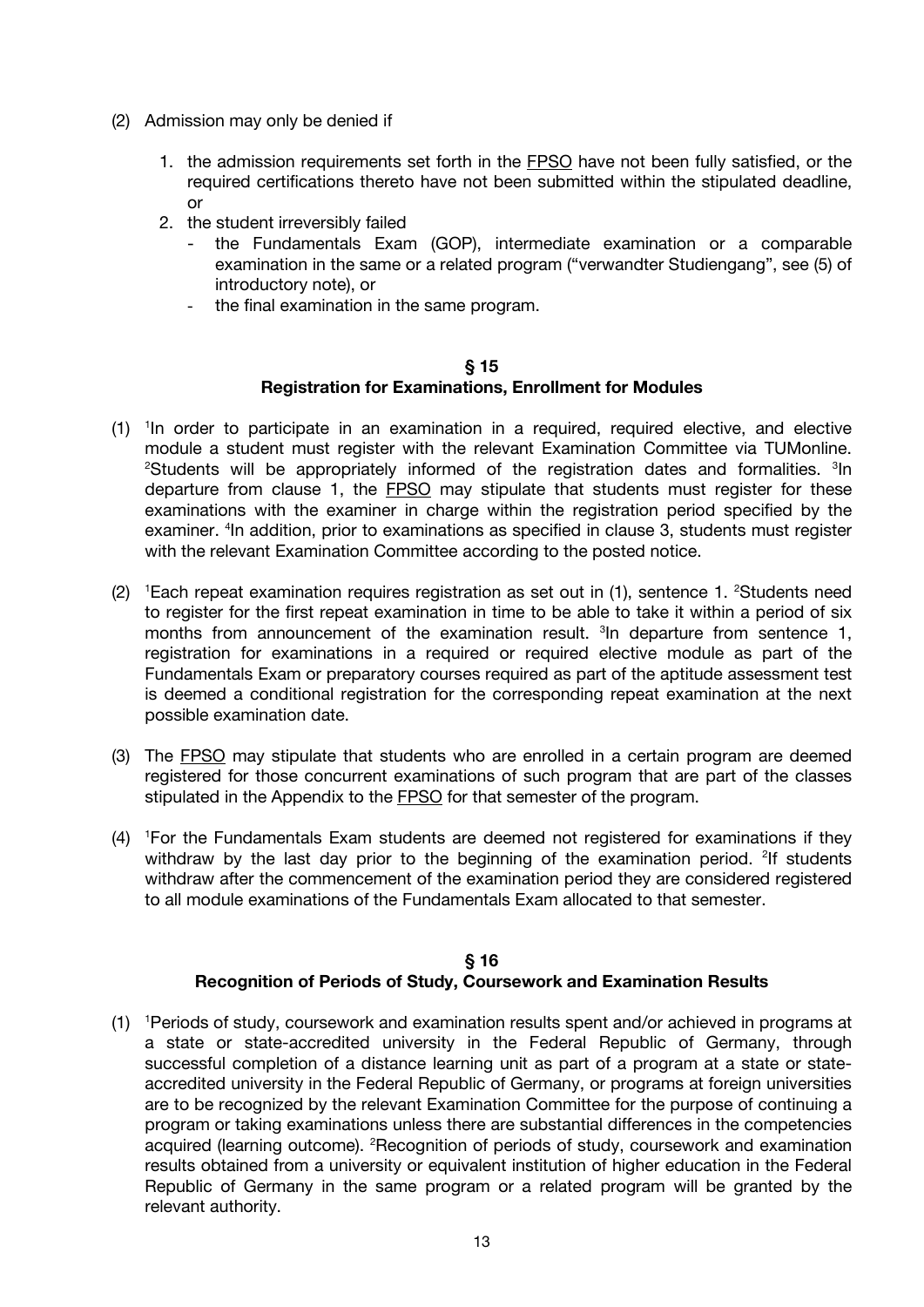- (2) <sup>1</sup> The recognition of periods of study, coursework and examination results spent/obtained outside of the Federal Republic of Germany must be in compliance with the equivalence agreements approved by the Kultusministerkonferenz [Standing Conference of the Ministers of Education and Cultural Affairs in the Federal Republic of Germany] and the Hochschulrektorenkonferenz [Association of Universities and Other Institutions of Higher Education in Germany] and the requirements set out in university partnership agreements. <sup>2</sup>In the absence of equivalence agreements the Examination Committee will decide. <sup>3</sup>In addition, the Zentralstelle für das ausländische Bildungswesen [Central Office of Foreign Education] of the Kultusministerkonferenz may be heard.
- (3) Any knowledge and skills acquired outside the university setting may not account for more than 50% of the prescribed university studies.
- (4) <sup>1</sup> The students must submit the documentation required for the recognition of credits.  $2$ Except for the case mentioned in (1), sentence 2, recognition shall be granted only upon request. <sup>3</sup>An application for recognition of examination results from earlier programs of study may be filed with the Examination Committee only once within the first study year at the Technische Universität München. <sup>4</sup>Where certificates or other documentation are submitted in a language other than German or English, students may be requested to provide certified translations into German. <sup>5</sup>The documents to be submitted include, but are not limited to, module descriptions including learning outcomes, teaching methods, contents, workload and requirements as well as the system applied for grading the module.
- (5) <sup>1</sup> The Transcript of Records pursuant to § 26 includes grades for modules recognized from earlier programs; these grades count towards the overall grade if they have either been calculated in accordance with the same grading system applied at the Technische Universität München or can be converted to a grade pursuant to § 17 subsections (1) and (2). <sup>2</sup>It is admissible to identify those recognized grades in the Transcript of Records.
- (6) <sup>1</sup> If the grading system applied to examinations administered at universities or equivalent institutions of higher education and recognized by the Technische Universität München is not in compliance with the grading system pursuant to  $\S$  17 subsections (1) and (2), the grades awarded by other universities/institutions of higher education will be converted according to the following formula:

$$
x = 1 + 3 \frac{N \max - Nd}{N \max - N \min}
$$

 $x =$  converted grade to be determined Nmax = best achievable grade  $Nmin =$  lowest pass grade  $Nd = grade achieved.$ 

2 The grades calculated according to the above formula will have only one decimal place; there will be no adjustment to the scale of grades stated in  $\S$  17, subsections (1) and (2). Subsection 5, sentence 2, shall apply accordingly.

 $(7)$ <sup>1</sup>If conversion according to subsection (6) is not possible, the Examination Committee shall determine the conversion key. <sup>2</sup>Subsection (5), sentence 2, shall apply accordingly.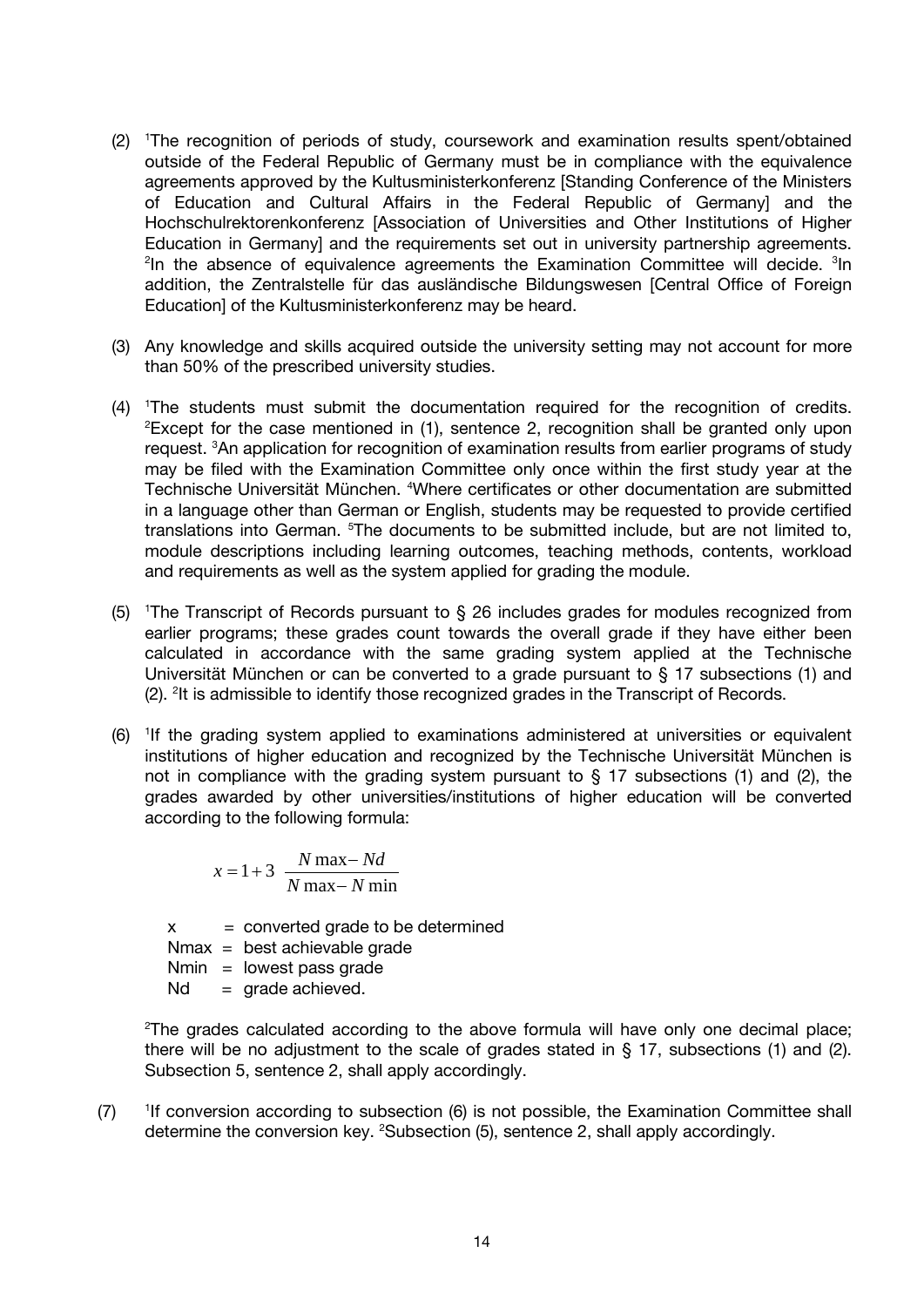## **§ 17 Grading of Examinations**

(1) <sup>1</sup> Only examinations completed individually by a student may be graded. 2 The student's grades in each individual examination are expressed by the examiner according to the following scale:

|                | Grade 1 "very good"    |     | = excellent performance;                                                        |
|----------------|------------------------|-----|---------------------------------------------------------------------------------|
| Grade 2 "good" |                        |     | $=$ performance well above average;                                             |
|                | Grade 3 "satisfactory" |     | = average performance;                                                          |
|                | Grade 4 "sufficient"   | $=$ | performance meets the standards in spite of<br>deficiencies;                    |
| Grade 5 "fail" |                        | $=$ | performance does not meet the standards because<br>of substantial deficiencies. |

<sup>3</sup>If an examination is to be graded by several examiners,  $\S$  18, subsection (11), shall apply. 4 The averaged grades will have only one decimal place, all further decimal places will be disregarded without rounding.  $5$ The same shall apply in the case of § 6, subsection (4), sentence 3.

- (2) For the purpose of a more differentiated assessment, the above grades may be raised or lowered by 0.3; the grades 0.7 and 5.3 are not possible*.*
- (3) <sup>1</sup>If a module consists of several module examination components, the module grade will be calculated as the weighted average of the indidividual components.  $2$ The averaged grades will have only one decimal place, all further decimal places will be disregarded without rounding.
- (4) The module grades are:

| up to $1.5$  | "very good";    |
|--------------|-----------------|
| 1.6 to 2.5   | "good";         |
| 2.6 to $3.5$ | "satisfactory"; |
| 3.6 to $4.0$ | "sufficient";   |
| from $4.1$   | "fail".         |

(5) <sup>1</sup> The overall grade will be calculated as the weighted average of all modules including the module "final examination". <sup>2</sup>The grade weights of the individual modules correspond to the credits awarded. <sup>3</sup>The **FPSO** may stipulate that grades counting towards the overall grade have different weighting factors independent of the credits obtained. <sup>4</sup>In particular, the **FPSO** may stipulate that certain parts of the first cycle of studies do not count towards the overall grade. <sup>5</sup>If a module consists only of coursework, the corresponding credits will not be counted towards the overall grade. <sup>6</sup>If a student has successfully completed more elective modules than required, the student must notify the Examination Committee which examination results should be counted. <sup>7</sup>The notification must be received by the Examination Committee; choice of the examinations to be counted shall be binding. <sup>8</sup>Should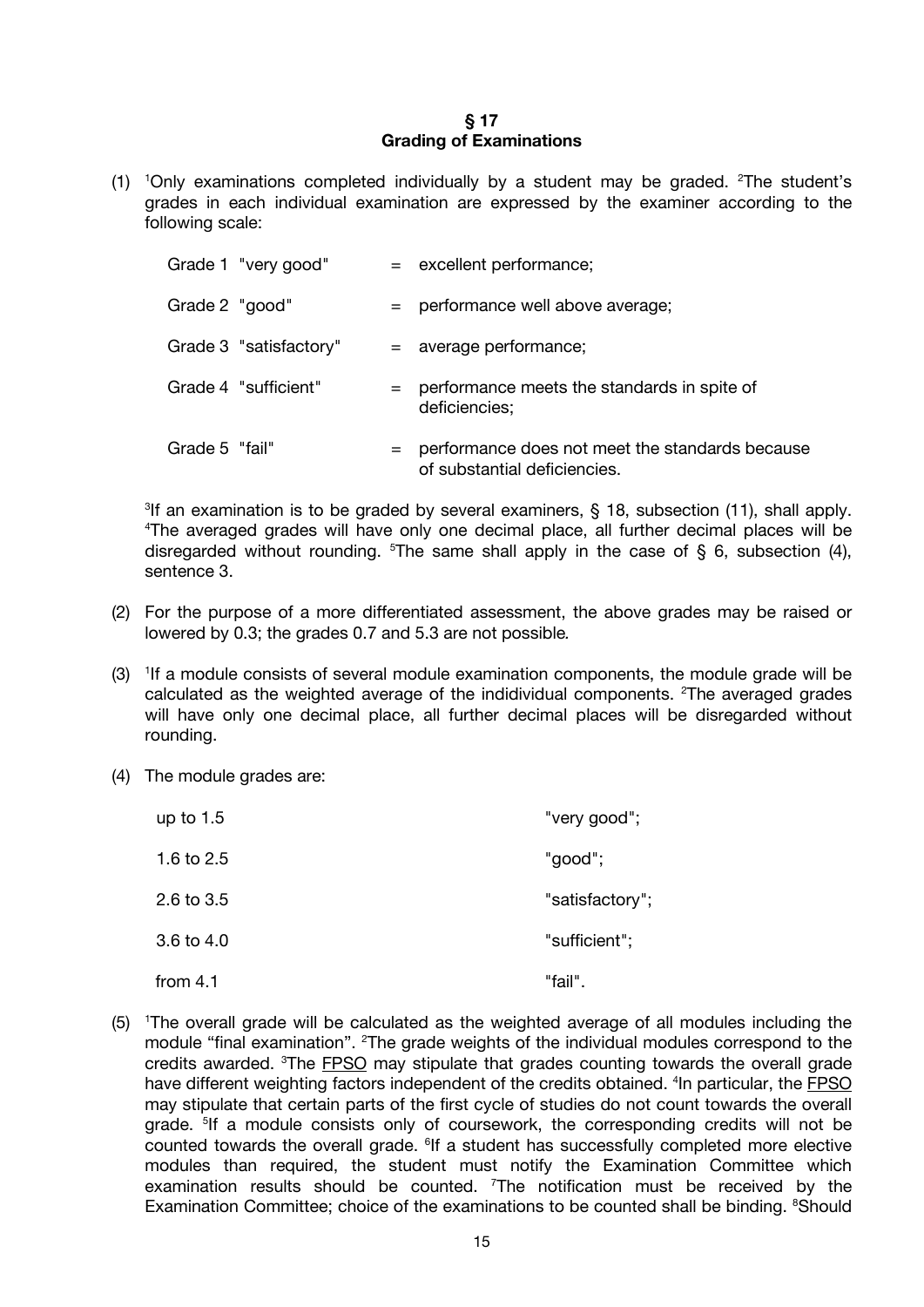the Examination Committee not receive a notification, the best examination results, up to the maximum number of credits stipulated in the FPSO for the elective module in question, will be counted towards the overall grade.

(6) The following designations are granted for successfully passed examinations:

overall grade up to 1.2 "passed with high distinction" = outstanding performance;

overall grade 1.3 to 1.5 "passed with distinction"

= particularly commendable performance;

overall grade 1.6 to 2.5 "passed with merit"

= above-average performance;

overall grade 2.6 to 3.5 "satisfactorily passed"

= average performance in all aspects;

overall grade 3.6 to 4.0 "passed"

- = average performance except for a few defects.
- (7) <sup>1</sup>In addition to the grades pursuant to subsections 1 through 4, an ECTS Grading Table will document the results of the respective cohort. 2 An ECTS Grading Table will be compiled for each individual module and grade. <sup>3</sup>The cohort will be determined from the examination results (module grade, final grade) of the preceding two years of study. <sup>4</sup>Transitional and exceptional regulations may be determined for periods shorter than two years, for example in case of new modules or a change of lecturer. <sup>5</sup>The ECTS Grading Table will consist of passed examinations only. <sup>6</sup>Any grades recognized by TUM will also count towards the calculation of the ECTS Grading Table.

## **§ 18 Final Thesis**

(1) <sup>1</sup>The final thesis is a module and forms part of the final examination. <sup>2</sup>A supplementary colloquium, supplementary class, or the defense may be part of the module "Final thesis" or a supplementary module. <sup>3</sup>Until completion and submission of the final thesis students must be enrolled in the respective program at the Technische Universität München. <sup>4</sup>The final thesis will be

the bachelor's thesis in the bachelor's program, or the master's thesis in the master's program.

- (2) <sup>1</sup>The final thesis is designed to determine whether or not the student has the ability to work independently according to academic principles. <sup>2</sup>If the topic is suitable, a group project may be accepted if a student's contribution to the project may be individually evaluated and allocated to each student. <sup>3</sup>The allocation shall be on the basis of objective criteria allowing a clear differentiation, for example, through identification of chapters, page numbers or content-related focus. 4 Topics shall be chosen in a way that students may complete the project within the scheduled deadline.
- (3) The time of assignment of the final thesis is provided for in the respective FPSO.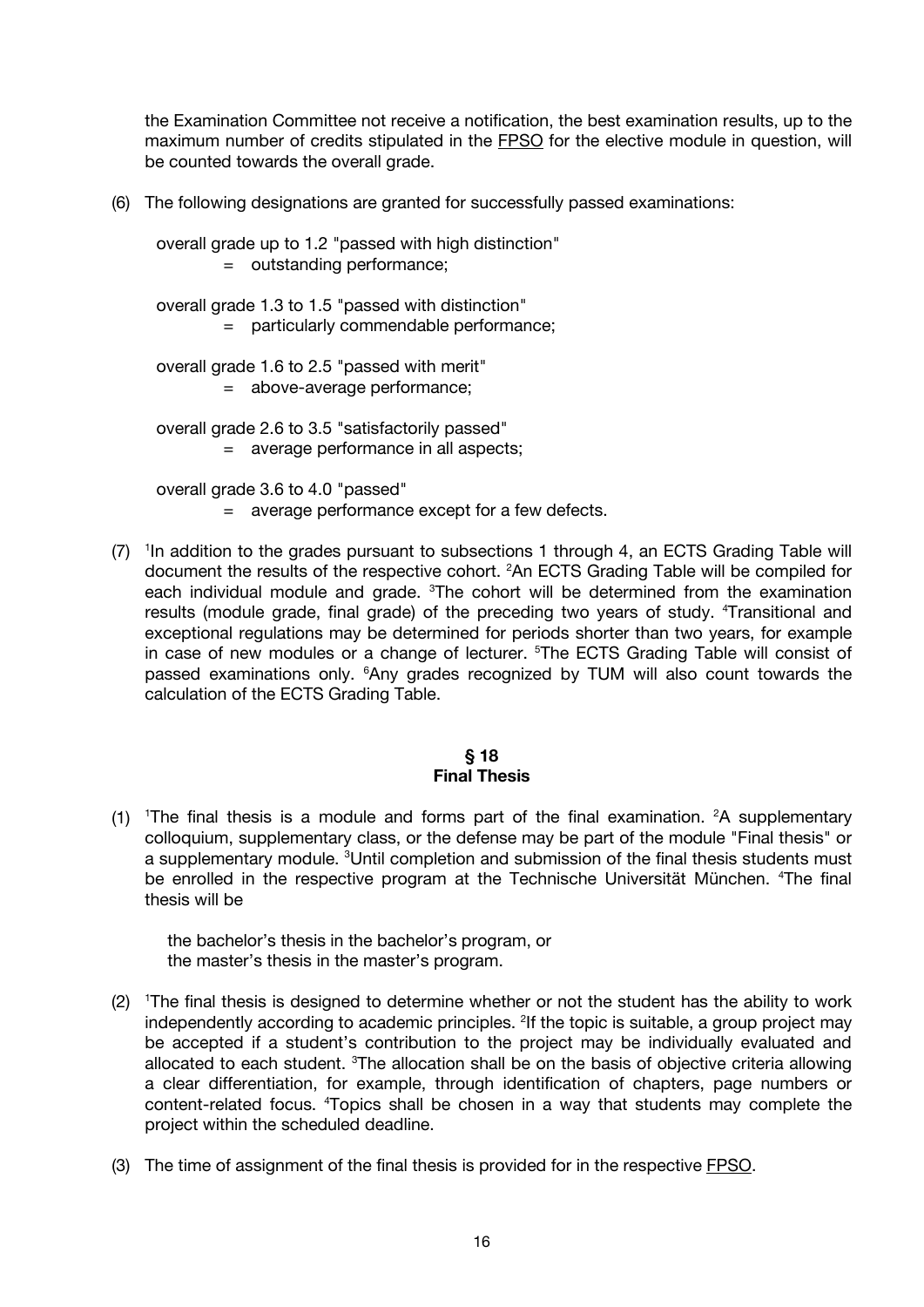- (4) <sup>1</sup> The final thesis may be assigned and supervised by any expert examiner of the Technische Universität München. <sup>2</sup>The final thesis shall be approved by the chairperson of the Examination Committee. <sup>3</sup>Upon approval of the chairperson of the Examination Committee, the final thesis may be prepared at an institution other than the university provided that it can be supervised by an examiner of the Technische Universität München.
- (5) Where a student has tried in vain to obtain a topic for his/her final thesis within the stipulated time period, the chairperson of the Examination Committee shall, upon request, ensure that the student is assigned a topic.
- (6) <sup>1</sup> The deadline for writing and submitting the final thesis to the Examination Committee is stipulated in the respective **FPSO**. <sup>2</sup>If a student, for reasons beyond his or her control, is prevented from submitting the thesis within the first deadline, the Examination Committee will extend the period for writing the thesis by a maximum of half that period provided that the student applied for an extension prior to the first deadline and obtained the supervisor's approval. <sup>3</sup>If a student is able to prove, by a medical certificate, that he/she is prevented from writing the thesis due to illness, the deadline will be suspended.
- $(7)$  <sup>1</sup>A student may decline the topic of a thesis with the approval of the Examination Committee, within the first third of the period for writing the thesis, only once and only for conclusive reasons. <sup>2</sup>When repeating a thesis project a student may decline a topic only if he/she has not made use of this option before.
- $(8)$  <sup>1</sup>The final thesis may be written in either the German or the English language. <sup>2</sup>The Examination Committee may permit that the thesis be written in a language other than German or English provided that expert assessment of the thesis in that other language pursuant to subsection (11) will be ensured.
- $(9)$  <sup>1</sup>When submitting the thesis the student must confirm in writing that the thesis represents his/her own work and that no other sources and/or resources than those listed were used. <sup>2</sup>The original thesis including the confirmation referred to in sentence 1 will be submitted to the Examination Committee.
- (10) The date of selection of the topic and submission of the thesis shall be recorded by the Examination Committee.
- (11) <sup>1</sup> The final thesis will be assessed, as a rule, by the supervisor (*Themensteller*) within a period of two months. <sup>2</sup>If the thesis is graded "not passed", it must be assessed by a second examiner. <sup>3</sup>The grade will be calculated as the average of the grades awarded by the two examiners and will be adjusted to the grade scale of § 17 subsections (1) and (2); the mean value will be rounded off to the nearest grade on the scale. <sup>4</sup>In case of an equal difference between the mean and two scale grades, the mean value will be rounded up to the better grade.
- (12) <sup>1</sup> If a module, pursuant to the FPSO, requires further examinations in addition to the final thesis, the grade for a module will be calculated as the weighted grade average of all examinations required for the module.  $2$ The grade weights of the individual modules correspond to the credits awarded.  ${}^{3}S$  17 subsection 1, sentence 4 shall apply accordingly.

#### **§ 19 Disability Accommodation**

(1) <sup>1</sup> When administering examinations, type and severity of a disability must be taken into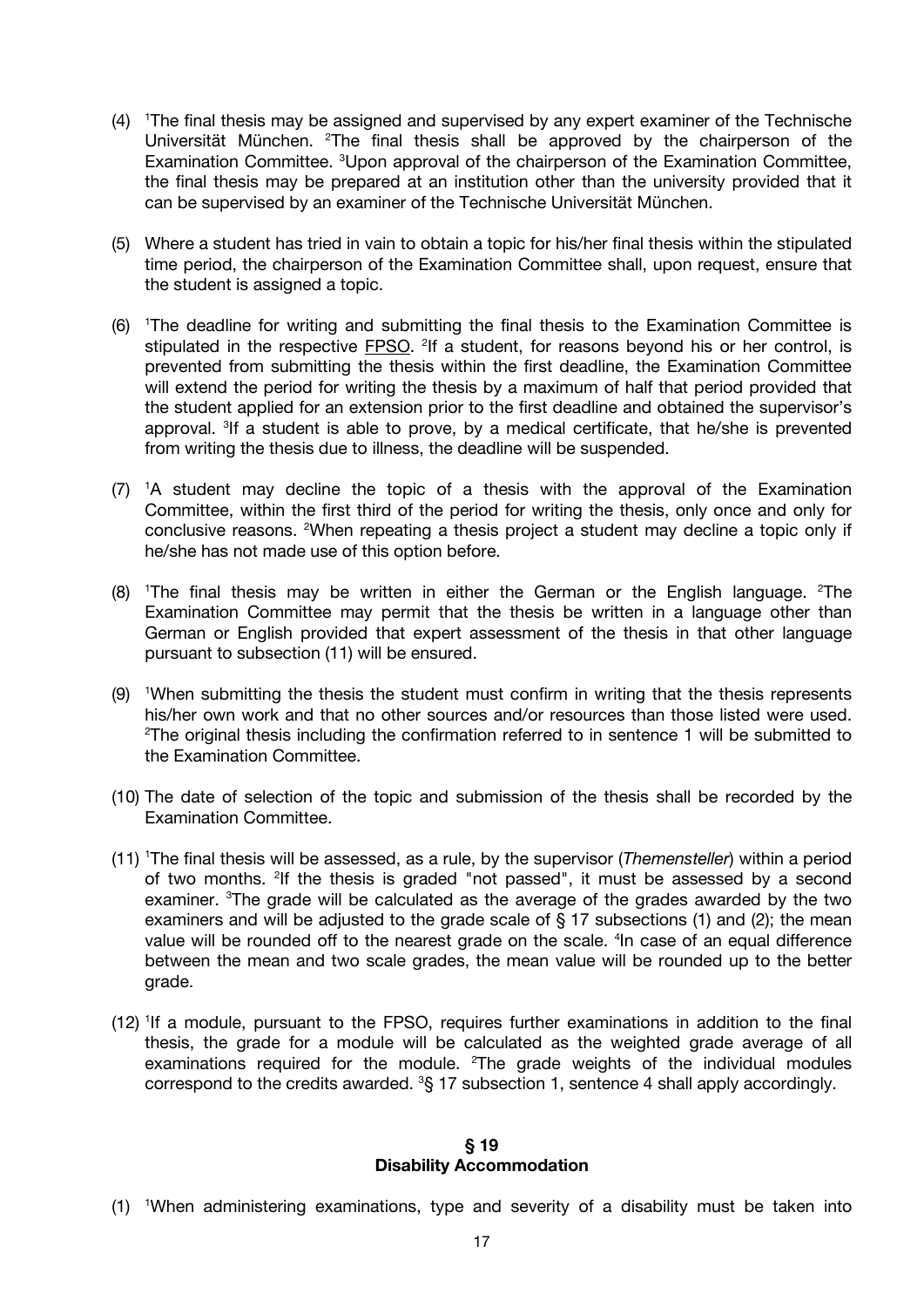account. <sup>2</sup>If students prove that, due to extended illness, permanent physical disability, or chronic disease, they are unable to take an examination or parts thereof in the stipulated form, testing accommodations in the form of extended time or a different examination arrangement may be provided. <sup>3</sup>Upon request, students must show a medical certificate.

- (2) All decisions concerning subsection (1) shall be made by the relevant Examination Committee in agreement with the student.
- (3) Subsections (1) and (2) shall apply accordingly to oral examinations.

#### **§ 20 Maternity Leave, Parental Leave**

1 Students are entitled to the rights granted under §§ 3, 4, 6, and 8 of the Mutterschutzgesetz [sections 3, 4, 6, and 8 of the German Maternity Leave Act] and the Bundeserziehungsgeldgesetz – BerzGG [Federal Act of Child-Raising Allowances and Parental Leave] as published on 9 February 2004 (BGBI. I S. 206 [Federal Legal Gazette, part I, p. 206]) as amended. <sup>2</sup>Examinations may be taken during a leave of absence; repeat examinations are not required to be taken.

#### **§ 21 Unfair or Defective Procedure**

In the event of unfair or defective procedure students must promptly notify either the chairperson of the Examination Committee or the examiner.

## **§ 22 Academic Misconduct, Violation of Rules and Regulation[s2](#page-17-0)**

<sup>1</sup>If a student attempts to alter the results of an examination by fraud, deceit, etc. or the use of unauthorized materials or resources, the examination will be graded "Fail". <sup>2</sup>A student who disrupts the regular course of the examination may be suspended from the examination by the examiner or proctor; in this case the examination will be graded "Fail". <sup>3</sup> In serious cases or in the event of repeated fraud or deceit the Examination Committee may exclude the student from further examinations in the program in question, resulting in irreversible failure of the program.

#### **§ 23**

# **Passing and Failure of Examinations**

- (1) <sup>1</sup> A module is deemed passed when the module examination has been graded at least "sufficient" (4.0). <sup>2</sup>If the module examination also requires coursework, coursework must have been graded "passed" in order to pass the module.
- (2) The final examination is deemed passed when all modules stipulated in the FPSO have been passed and the required plus credit points have been achieved.
- (3) The final examination is deemed irreversibly failed when

<span id="page-17-0"></span> $2\,$  § 22, sentence 3, shall apply to any acts of fraud or deceit committed after entry into force of the Amending Statutes (1 October 2012).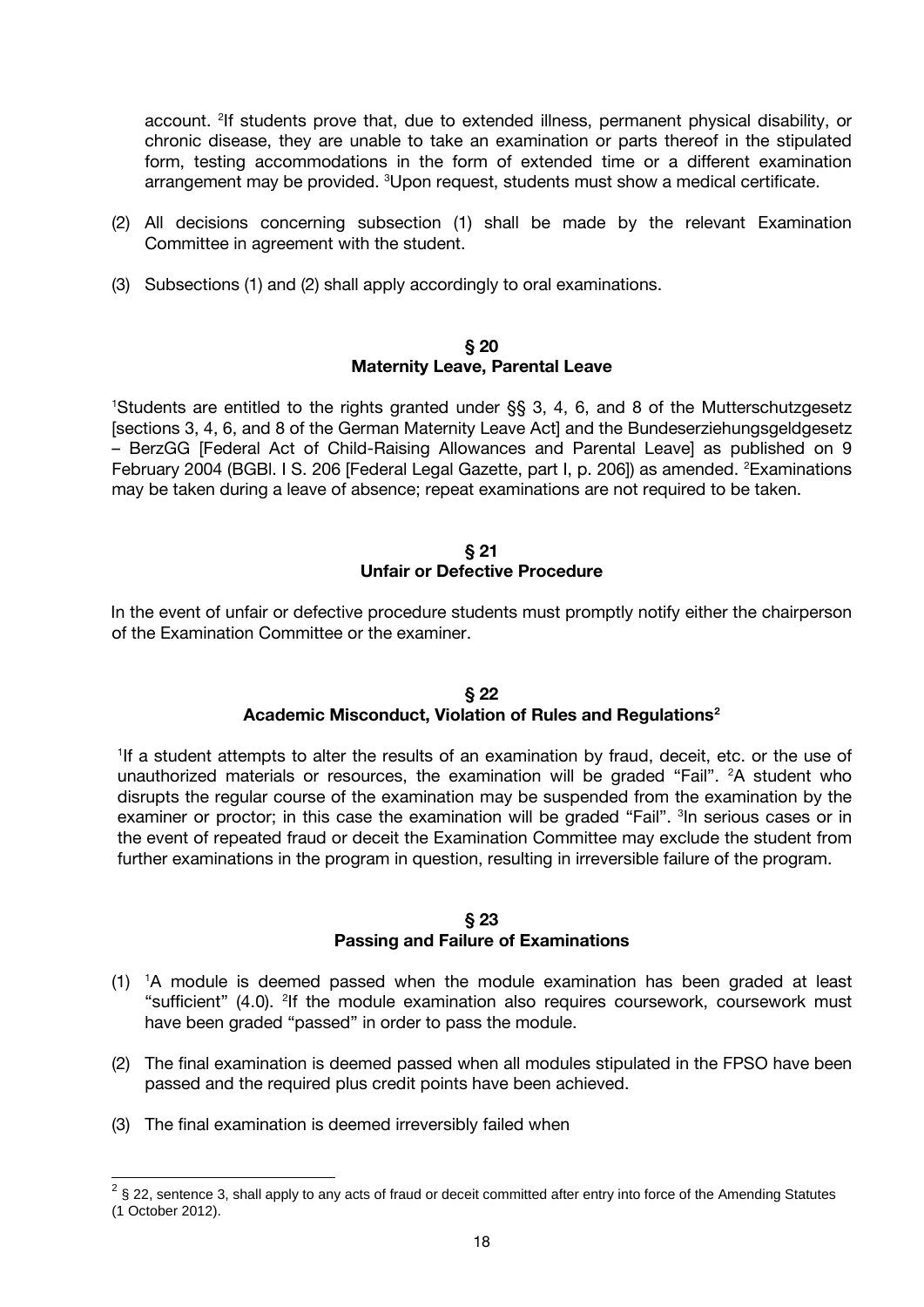- 1. a required module or required elective module has been irreversibly failed due to noncompliance with the deadline;
- 2. the required number of credits in elective modules can no longer be obtained due to non-compliance with the deadline;
- 3. any examination cycle (§ 2) provided for in the FPSO has been irreversibly failed;
- 4. the required progress pursuant to § 10 cannot be demonstrated;
- 5. the second attempt at passing the final thesis or the final colloquium was not successful.

## **§ 24 Repeat Examinations**

- (1) <sup>1</sup> If a module examination in a required or required elective module is failed, the module examination must be repeated. <sup>2</sup>The repeat examination must, as a rule, be taken within six months from notification of the examination results. <sup>3</sup>Examinations in required or required elective modules must be passed. <sup>4</sup>The **FPSO** may stipulate a deadline shorter than that set out in sentence 2.
- (2) <sup>1</sup>At least one repeat examination will be offered or each module examination. <sup>2</sup>The **FPSO** may stipulate that the repeat examination is offered in the following semester or, in case of an examination administered at the end of a course, by no later than the end of the first week of classes of the next semester.
- $(3)$ <sup>1</sup>A repeat examination for failed examinations in required and required elective modules is to be offered each semester, subject to the provisions in section (2), sentence 2, last clause. <sup>2</sup>lf a repeat examination is offered only after two semesters, subsection (1), sentences 2 and 3 shall not apply. <sup>3</sup> In special cases, upon resolution of the Examination Committee, the repeat examination may be administered as a different type of examination.
- (4) <sup>1</sup>Repeat examinations are restricted to repeating failed examinations or coursework. <sup>2</sup>Passed examinations may, subject to section (10), not be repeated for the purpose of improving grades. <sup>3</sup>If a module examination was not passed in a program that concurrently offered midterm assignments in accordance with § 6 (5), only the module examination must be repeated; the mid-term assignment completed within the lecture period may count towards the grading of the repeat examination, subject to  $\S 6$  (5), sentence 8. <sup>4</sup>If a module examination consisting of examination components pursuant to § 6 (6) is failed, only the failed components need to be repeated. <sup>5</sup>A failed module examination component may be repeated if the module extends over a minimum of two semesters, provided that the application for repeating the component is submitted prior to announcement of the module grade.
- (5) <sup>1</sup>Examinations in an elective module that were not passed may be repeated. <sup>2</sup>Failed examinations in an elective module may also be substituted by an examination that was passed in a different elective module.
- (6) <sup>1</sup>A failed module examination which, pursuant to the relevant FPSO, was taken concurrently with the program as part of the Fundamentals Exam (GOP) may, as a rule, be repeated only once. <sup>2</sup>The relevant **FPSO** will determine to what extent failed module examinations as part of the Fundamentals Exam may be repeated and whether they may be repeated only twice or, in complicance with the requirements of progress monitoring, may be repeated an unlimited number of times. <sup>3</sup>Other failed module examinations may be repeated as frequently as necessary, subject to the requirements set out in  $\S$  10.  $\textsuperscript{4}$ This shall not apply in the event of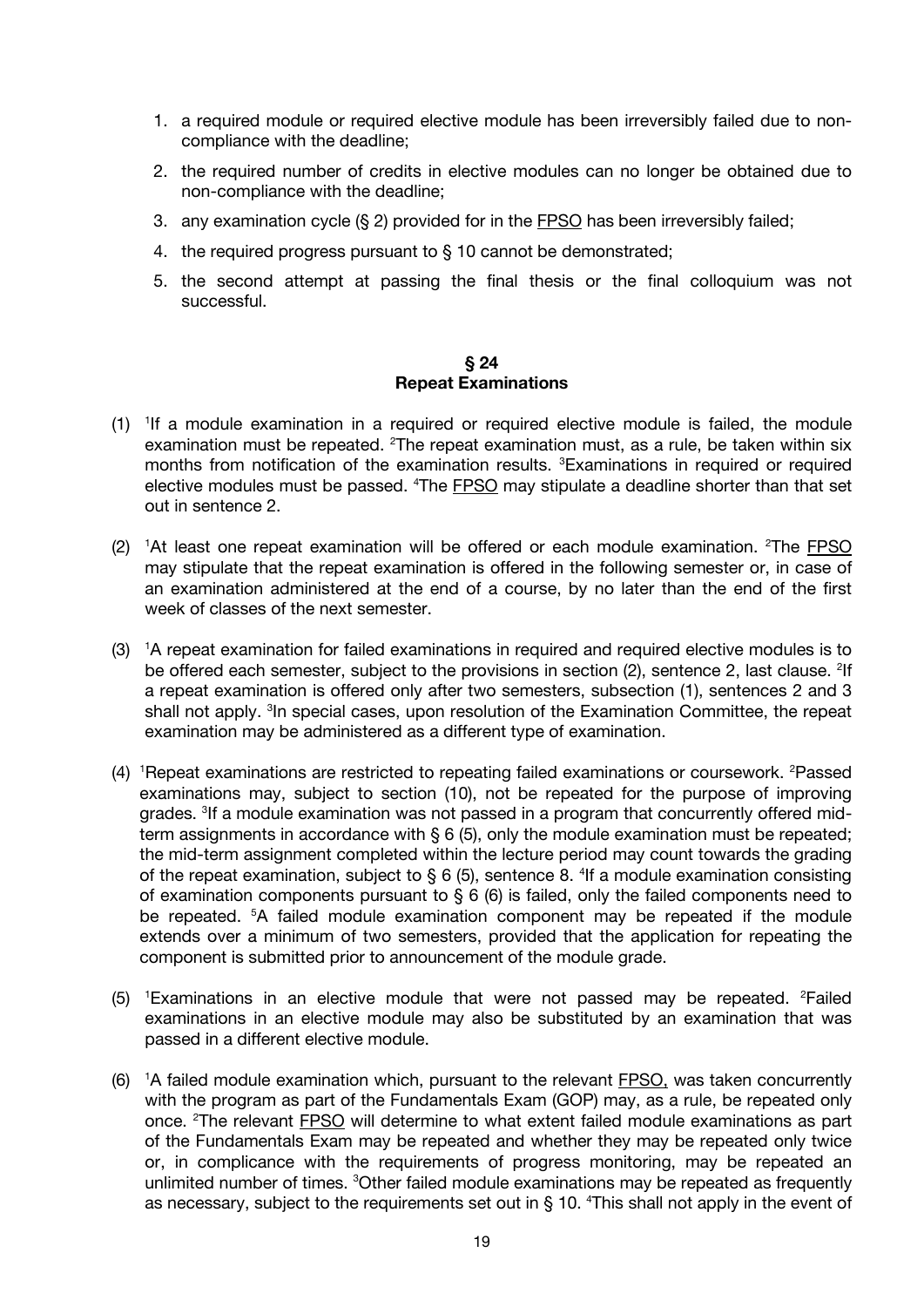failed examinations resulting from academic misconduct or violation of rules and regulations pursuant to  $\S 22$ . <sup>5</sup>ln such a case the failed examination may be repeated only once.

- (7) The final thesis and the final colloquium may be repeated only once.
- (8) Students who have failed examinations administered by the Technische Universität München may repeat those examinations only at the Technische Universität München.
- (9) Notwithstanding subsection (6), sentences 2 and 3, the FPSO for elite graduate programs (Elitenetzwerk Bayern-ENB) [Elite Network of Bavaria] may stipulate that failed examinations may not be repeated.
- (10) The FPSO may stipulate that a module examination passed in a required or required elective module, which was not administered in the form of examination components and whose module grade counts towards the overall grade may, upon a student's request, be repeated once for the purpose of improving grades; in any event, the better grade will be counted. 2 The module examination in question must have been taken and passed at the earliest possible date stipulated in the **FPSO**. <sup>3</sup>The application for repeating the examination must be submitted promptly after announcement of the examination result within the deadline to be determined in the **FPSO**. <sup>4</sup>The voluntary repeat examination must be taken at the next possible date. <sup>5</sup>Notwithstanding sentence 1, the **FPSO** may stipulate that a failed module component examination from a successfully passed module may, upon a student's request, be repeated once for the purpose of improving grades. <sup>6</sup>Sentence 3 shall apply accordingly.

## **§ 25 Certificate; Inspection of Examination Records**

- $(1)$  <sup>1</sup>If the final examination was passed, a certificate pursuant to Appendices 3 and 4 must be issued by no later than the end of each semester, which will list grade and topic of the final thesis and the overall grade.  $2$ The certificate will be signed by the chairperson of the Examination Committee or his/her proxy.  $3$ The date to be entered on the certificate is the day when all examination and coursework requirements have been fulfilled.
- $(2)$ <sup>1</sup>If an examination is irreversibly failed the student, upon request, will receive a confirmation from the Examination Office of the examination results achieved explaining that the results represent only part of the examination.  $2$ The same applies when a student who has completed parts of an examination leaves the Technische Universität München.
- (3) <sup>1</sup> After notification of the examination results students, upon written and justified request, must be given the opportunity to inspect their written examinations, the related examiners' opinions and the records of the oral examinations, pursuant to Art. 29 (1) of the Bayerisches Verwaltungsverfahrensgesetz [Bavarian Administrative Procedures Act]. <sup>2</sup>The application for inspection must be received by the chairperson of the Examination Committee no later than within one month from notification of the examination result. <sup>3</sup>The chairperson of the Examination Committee, in coordination with the examiner, will determine the time and location of the inspection.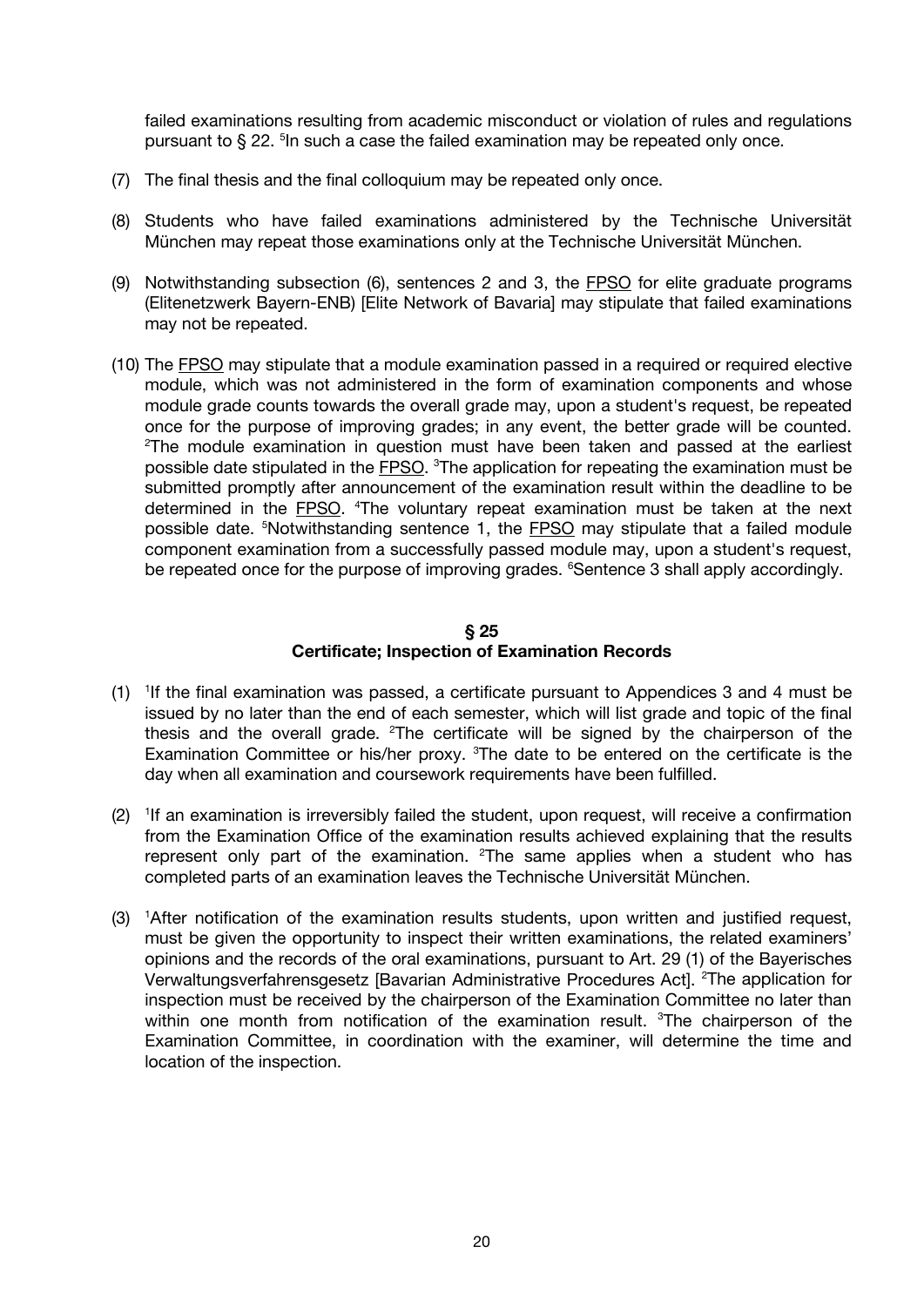#### **§ 26 Diploma, Diploma Supplement, Transcript of Records**

- (1) <sup>1</sup> Following the successful completion of the final examination a diploma is bestowed upon the graduate together with the certificate; the diploma bears the same date as the certificate. 2 <sup>2</sup>This diploma documents the award of the degree (see Appendices 1, 2 and 2a).
- (2) The diploma will be signed by the President and bear the seal of the Technische Universität München.
- (3) <sup>1</sup> In addition the student will receive an English language Diploma Supplement (see Appendix 5) including a Transcript of Records (see Appendix 6) bearing the date of the certificate. <sup>2</sup>The Transcript of Records lists all modules the student passed and the pertaining credits and examination grades that were awarded. <sup>3</sup>The Diploma Supplement will be signed by the chair of the Examination Committee.

#### **§ 27 Invalid Examinations**

- (1) If the student engaged in deceitful conduct during an examination and this is not discovered before the certificate is awarded, the Examination Committee may deem the examination null and void.
- $(2)$  <sup>1</sup>If the requirements for admission to an examination have not been met without the student acting deceitfully and this is not discovered before awarding the certificate, this defect is remedied by passing the examination. <sup>2</sup> In the event that the student wrongfully and deliberately gained admission, the Examination Committee shall decide in compliance with the general principles governing the revocation of unlawful administrative decisions (Art. 48 Abs. 1 Bayerisches Verwaltungsverfahrensgesetz [Art. 48 (1) of the Bavarian Law on Administrative Procedure)] .
- $(3)$ <sup>1</sup>If the examination is determined failed, the incorrect certificate must be returned. <sup>2</sup>Decisions pursuant to subsections (1) and (2), sentence 2, cannot be made after expiration of five years from the date of the certificate.

## **§ 28 Revocation of a Degree**

The revocation of a degree is subject to Art. 69 BayHSchG.

# **V. Examination Bodies and Examination Administration**

# **§ 29 Examination Committee, Examiners, Examination Office**

(1) <sup>1</sup>The Examination Committees are responsible for administering examinations. <sup>2</sup>They will make all necessary decisions unless these General Academic and Examination Regulations provide that decisions are the examiners' responsibility or where decisions are required during the examination process and must therefore be made by examiners or proctors.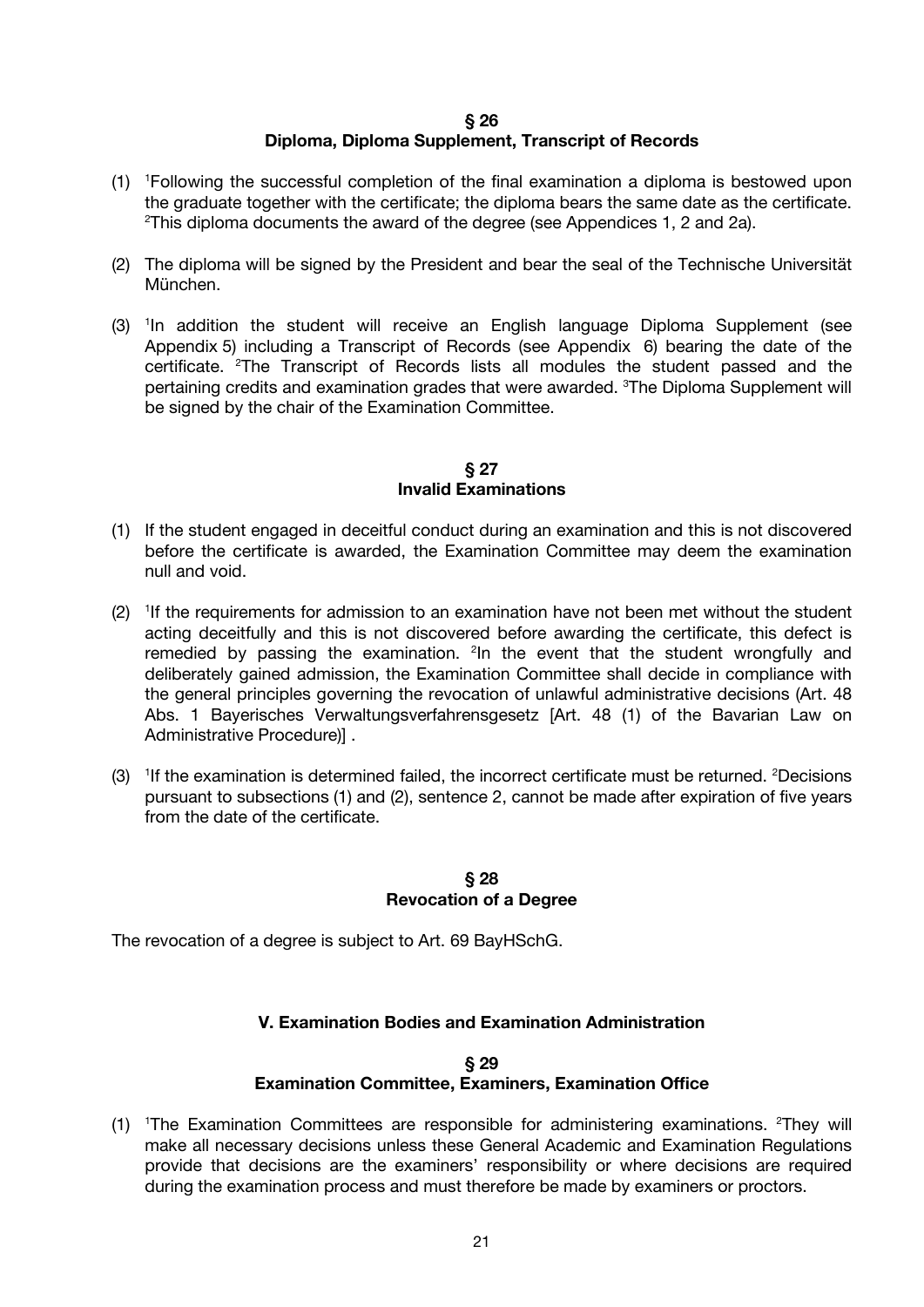- (2) <sup>1</sup> The Examination Committees consist of five members each unless a larger number of members is provided for in the individual **FPSO**. <sup>2</sup>The members' term of office is, as a rule, five years. <sup>3</sup>Extension of the term of office is admissible. <sup>4</sup>Upon proposal of the Dean the Faculty Council will appoint the members and their proxies for each Examination Committee from those faculty members who are authorized to administer examinations. <sup>5</sup>Subsequently the Faculty Council will appoint the chairperson and the deputy chairperson from among the nominated members. <sup>6</sup>Further, the Faculty Council will appoint the secretary. <sup>7</sup>The Dean will inform the President of the composition of the Examination Committee.
- (3) <sup>1</sup> The Examination Committees will pass resolutions by a majority of votes cast if, after written notification of all members including proxies subject to a notification period of no less than three days, the majority of members is present or represented at a meeting. <sup>2</sup>Persons not entitled to vote (see sentences 5 and 6) will not be counted. <sup>3</sup>Abstention, secret votes and the transfer of voting rights are not admissible. <sup>4</sup>In case of equality of votes the chairperson shall have the casting vote. <sup>5</sup>The exclusion of members of the Examination Committee or of other committees set out in FPSO from consulting and voting on examination matters and the recusal of examiners for personal bias is governed by Art. 41 (2) BayHSchG [Bavarian Higher Education Act] in conjunction with Art. 20 and 21 of the Bayerisches Verwaltungsverfahrensgesetz [Bavarian Administrative Procedures Act]. <sup>6</sup>The secretary will attend meetings of the Examination Committee without voting rights.
- (3a) One representative each of the Departmental Student Council will be invited to attend meetings of the Examination Committe on issues other than individual or grading matters such as, for example, changes to the elective modules catalog.
- $(4)$  <sup>1</sup>The chairperson will convene the meetings of the Examination Committee. <sup>2</sup>In urgent matters he/she may direct that votes be taken in writing in lieu of a meeting. <sup>3</sup>The chairperson may decide on urgent matters which cannot be delayed and shall inform the Examination Committee thereof without delay. <sup>4</sup>The Examination Committee may delegate certain tasks to the chair of the Examination Committee, his or her proxy, the Examination Office, or the Academic Programs Office; this delegation may be revoked.
- (5) <sup>1</sup> The Examination Committee will ensure compliance with the provisions of the Examination Regulations. <sup>2</sup>The Examination Committee will, at regular intervals, report on the development of examinations and periods of study and make proposals on the reform of academic and examination regulations to the department in charge of the respective academic discipline or to the Dean for Academic Affairs.
- $(6)$  <sup>1</sup>The Examination Committee appoints the examiners. <sup>2</sup>The appointment of examiners is governed by the provisions of Art. 62 (1) sentence 2 of the Bayerisches Hochschulgesetz [Bavarian Higher Education Act] in conjunction with the Hochschulprüferverordnung [Academic Examiners Act] as amended. <sup>3</sup>Where several courses belong to a module all lecturers involved will be responsible. <sup>4</sup>Where a module consists of a single lecture, the person holding the lecture shall be the examiner. <sup>5</sup>If an individual entitled to administer examinations leaves the university, his/her entitlement continues, as a rule, for up to one year.
- (7) <sup>1</sup> The highest organizational authority on examinations is the President of the Technische Universität. <sup>2</sup>In administrative matters the Examination Committees will be supported by the Examination Office.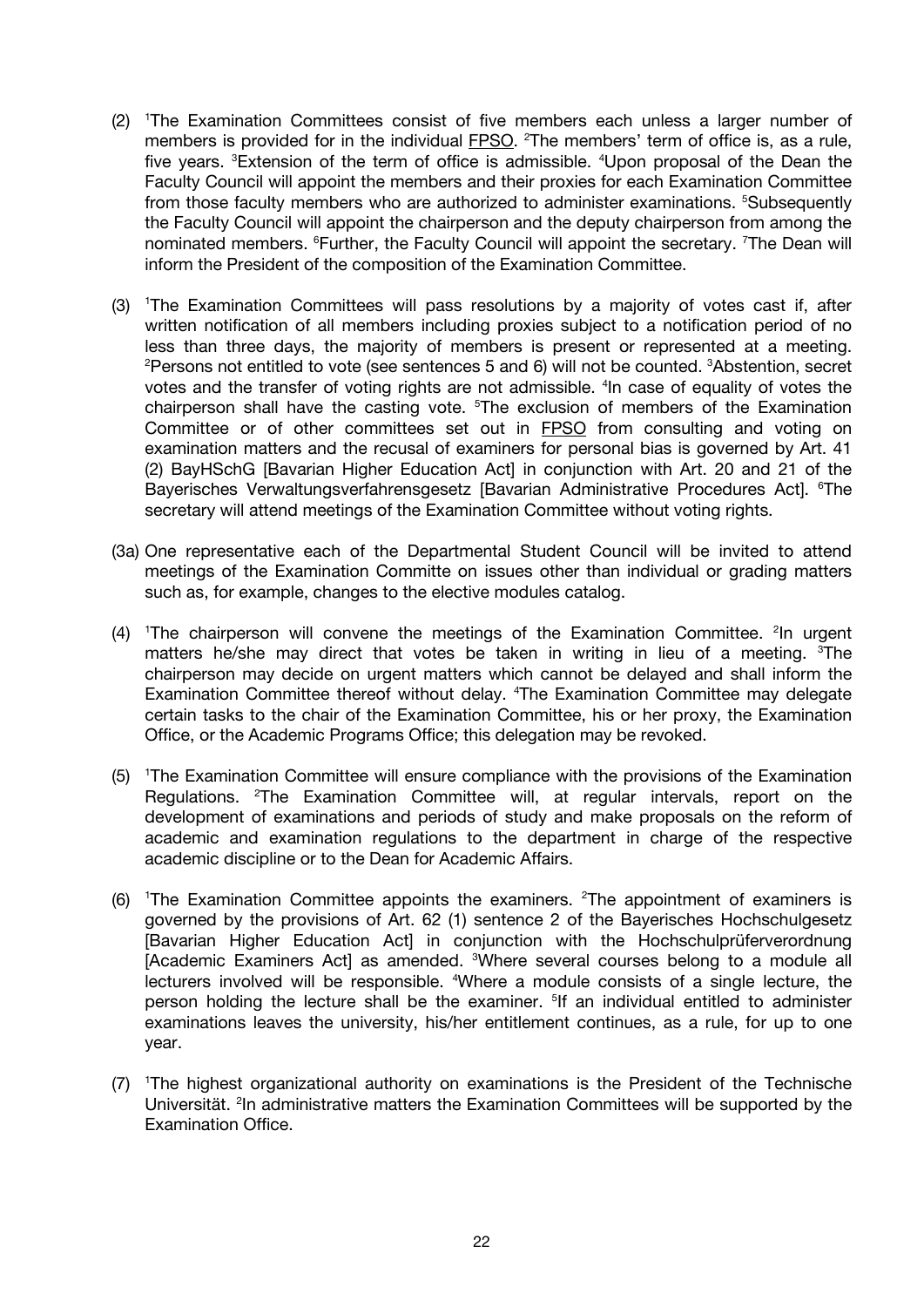#### **§ 30 Plus/Minus Credits Account**

- $(1)$ <sup>1</sup>A specified number of credits will be allocated to each module of a program. <sup>2</sup>These credits reflect the workload of the student's chosen degree program. <sup>3</sup>The credits are deemed achieved if the respective module examination has received at least the grade of "sufficient" (4.0) or coursework was rated "passed".
- (2) <sup>1</sup> For each student who is enrolled in a program at the Technische Universität München, a credits account will be established; the file will be kept by the responsible Examination Committee. <sup>2</sup>Subject to compliance with data protection regulations, electronic files are admissible.
- (3) The credits account contains the total credits earned in a certain program.

#### **§ 31 Notification of Examination Result, Student's Duty of Information**

<sup>1</sup>Any notifications that may affect a student's rights must be in writing. <sup>2</sup>These notifications must be substantiated and accompanied by a note on legal remedies. <sup>3</sup>The Examination Office will communicate through the usual means as to when information on examination results will be delivered or electronically accessible. <sup>4</sup>The exam administration system will issue an electronic read receipt for each delivery or access. <sup>5</sup>Students are obligated to obtain information on their examination results through the available means of information. <sup>6</sup> In the event that a student fails to obtain such information, the notification of the examination result will be deemed delivered two weeks from the date mentioned in sentence 2. <sup>7</sup> If a module, and thus the final examination, was irreversibly failed, the Examination Office shall mail by post a written notification listing all examinations and the grounds for final irreversible failure of the examination. <sup>8</sup>This notification must be accompanied by a note on legal remedies pursuant to Appendix 7.

# **VI. Final Provisions**

#### **§ 32 Transitional Provisions**

- (1) These General Academic and Examination Regulations for Bachelor's and Master's programs apply to all students who, as of the winter semester 2007/08, commenced their studies at the Technische Universität München in a program governed by Examination and Academic Regulations to which these General Academic and Examinations for Bachelor's and Master's programs of the Technische Universität of 15 October 2007 apply, as amended from time to time.
- (2) Students who have taken up studies counting towards the desired degree in their subject area at the Technische Universität München before the winter semester 2007/08 take their examinations pursuant to the applicable FPSO in conjunction with the hitherto applicable Allgemeine Diplomprüfungsordnung [General Diplom Examination Regulations] of the Technische Universität München of 4 November 1999 (KWMBl II 2000 p. 665) as amended.
- (3) FPSO for bachelor's and master's programs, which were issued before the date mentioned in (1) and do not comply with the structural requirements of the Standing Conference of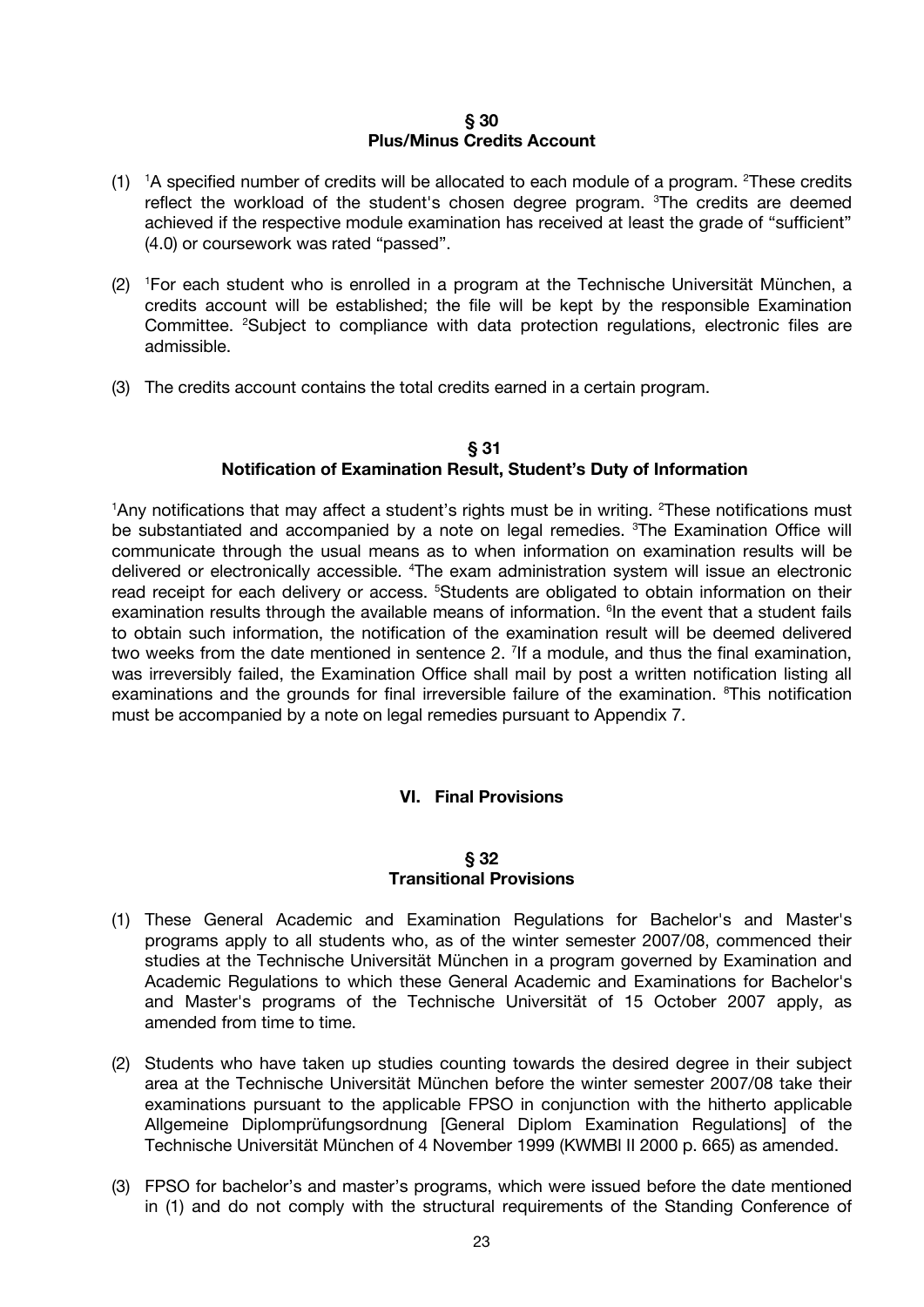Ministers of Education and Cultural Affairs of the Länder in the Federal Republic of Germany [Strukturvorgaben der Kultusministerkonferenz] of 4 February 2010 must be adapted to these Academic and Examination Regulations by no later than the winter semester 2012/13.

# **§ 33 Entry into Force\***

These Regulations shall enter into force on 1 April 2011.

\*This provision concerns the entry into force of the Regulations in the original version of 18 March 2011. The entry into force of any amendments is provided for in the Amending Statutes.